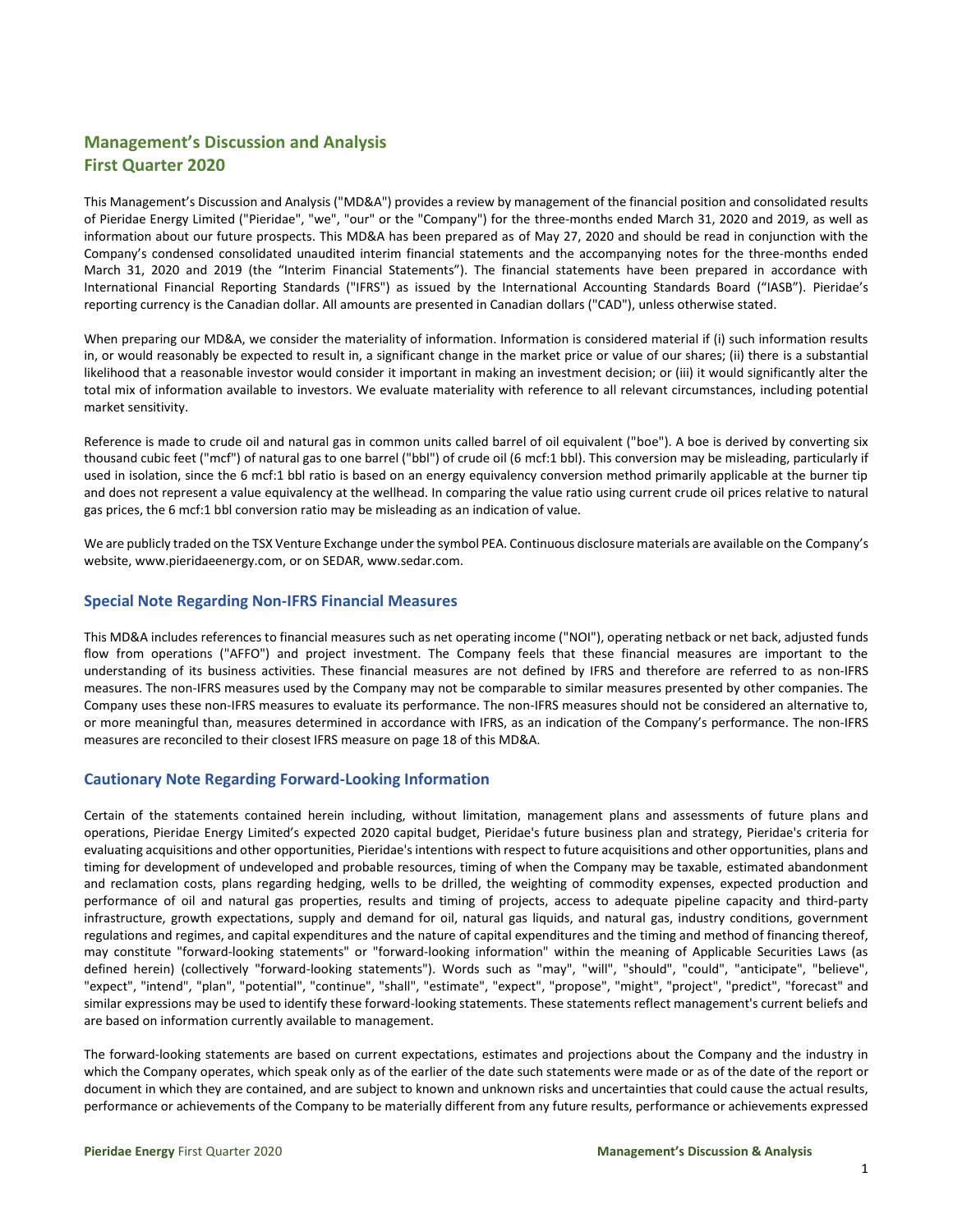or implied by such forward-looking statements. Such risks and uncertainties include, among others: general economic and business conditions (including as a result of demand and supply effects resulting from the COVID-19 virus pandemic and the actions of OPEC and non-OPEC countries) which will, among other things, impact demand for and market prices of the Company's products; volatility of and assumptions regarding crude oil, natural gas and natural gas liquids ("NGL") prices.

Forward-looking statements involve significant risk and uncertainties. A number of factors could cause actual results to differ materially from the results discussed in the forward-looking statements including, but not limited to, risks associated with oil and gas exploration, development, exploitation, production, marketing and transportation, loss of markets, volatility of commodity prices, currency fluctuations, imprecision of resources estimates, environmental risks, competition from other producers, incorrect assessment of the value of acquisitions, failure to realize the anticipated benefits of acquisitions, delays resulting from or inability to obtain required regulatory approvals and ability to access sufficient capital from internal and external sources and the risk factors outlined under "Risk Factors" and elsewhere herein. The recovery and resource estimates of Pieridae's reserves provided herein are estimates only and there is no guarantee that the estimated resources will be recovered. As a consequence, actual results may differ materially from those anticipated in the forward-looking statements.

Forward-looking statements are based on a number of factors and assumptions which have been used to develop such forward-looking statements, but which may prove to be incorrect. Although Pieridae believes that the expectations reflected in such forward-looking statements are reasonable, undue reliance should not be placed on forward-looking statements because Pieridae can give no assurance that such expectations will prove to be correct. In addition to other factors and assumptions which may be identified in this document, assumptions have been made regarding, among other things: the impact of increasing competition; the general stability of the economic and political environment in which Pieridae operates; the timely receipt of any required regulatory approvals; the ability of Pieridae to obtain qualified staff, equipment and services in a timely and cost efficient manner; the ability of the operator of the projects which Pieridae has an interest in, to operate the field in a safe, efficient and effective manner; the ability of Pieridae to obtain financing on acceptable terms; the ability to replace and expand oil and natural gas resources through acquisition, development and exploration; the timing and costs of pipeline, storage and facility construction and expansion and the ability of Pieridae to secure adequate product transportation; future oil and natural gas prices; currency, exchange and interest rates; the regulatory framework regarding royalties, taxes and environmental matters in the jurisdictions in which Pieridae operates; timing and amount of capital expenditures, future sources of funding, production levels, weather conditions, success of exploration and development activities, access to gathering, processing and pipeline systems, advancing technologies, and the ability of Pieridae to successfully market its oil and natural gas products.

Readers are cautioned that the foregoing list of factors is not exhaustive. Additional information on these and other factors that could affect Pieridae's operations and financial results are included in reports on file with Canadian securities regulatory authorities and may be accessed through the SEDAR website (www.sedar.com), and at Pieridae's website (www.pieridaeenergy.com). Although the forwardlooking statements contained herein are based upon what management believes to be reasonable assumptions, management cannot assure that actual results will be consistent with these forward-looking statements. Investors should not place undue reliance on forwardlooking statements. These forward-looking statements are made as of the date hereof and Pieridae assumes no obligation to update or review them to reflect new events or circumstances except as required by Applicable Securities Laws.

Forward-looking statements contained herein concerning the oil and gas industry and Pieridae's general expectations concerning this industry are based on estimates prepared by management using data from publicly available industry sources as well as from reserve reports, market research and industry analysis and on assumptions based on data and knowledge of this industry which Pieridae believes to be reasonable. However, this data is inherently imprecise, although generally indicative of relative market positions, market shares and performance characteristics. While Pieridae is not aware of any misstatements regarding any industry data presented herein, the industry involves risks and uncertainties and is subject to change based on various factors.

## **Definitions and Abbreviations**

| <b>Bcf</b> | <b>Billion cubic feet</b>   | Mmcl         | Million cubic feet            |
|------------|-----------------------------|--------------|-------------------------------|
| <b>Bcm</b> | <b>Billion cubic metres</b> | <b>MMBtu</b> | Million British thermal units |
| GJ         | Gigajoules                  | <b>USD</b>   | <b>United States Dollars</b>  |

## **Objectives and Strategy**

Pieridae is focused on becoming the first Canadian owned liquified natural gas ("LNG") producer that integrates (a) upstream activities consisting primarily of the acquisition and development of natural gas resource properties situated primarily in Alberta, the extraction of natural gas and other commodities from those properties and the initial processing of the natural gas in or near the field (the "Upstream Segment") and (b) midstream activities consisting primarily on the delivery of natural gas by pipeline to the site of the proposed Goldboro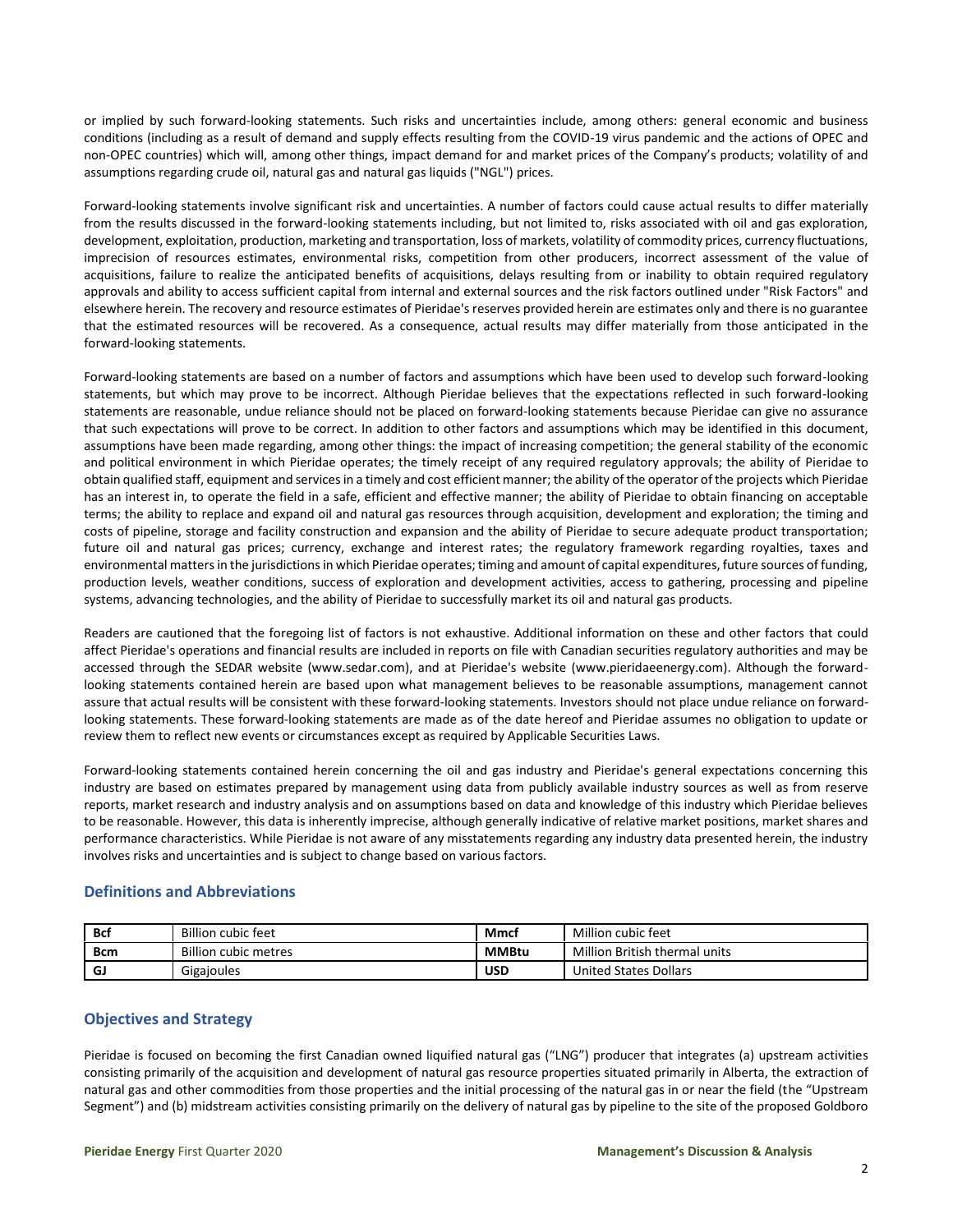LNG Facility (as described below) where it is further processed and liquefied to produce LNG for sale to customers for export to international markets and to specific markets in North America (the "LNG Segment" and together with the Upstream Segment, the "Goldboro LNG Project").

The Company's fundamental strategy is to acquire under-valued natural gas reserves (primarily in Alberta) which can be developed for the purpose of supplying natural gas to the proposed Goldboro LNG Facility (the "Goldboro LNG Facility" or the "Facility"), to construct the Facility and develop the natural gas reserves with low cost project financing (which is supported to a substantial degree by government guarantees) and to operate the Facility to produce high-valued LNG for sale in international markets.

The Company intends to construct its Goldboro LNG Facility near the community of Goldboro situated in the municipality of the district of Guysborough on the North Eastern coast of Nova Scotia. The Facility will be constructed in phases and will include (a) two trains ("Train One" and "Train Two", respectively), each with the capacity to produce approximately 4.8 million tonnes of LNG annually, (b) a power plant which will generate the electricity required to operate the Facility, (c) two LNG storage tanks and (d) marine structures and a jetty which will be equipped to accommodate concurrently two LNG vessels, each with a cargo capacity of up to 250,000 m<sup>3</sup> of LNG.

The Company takes a long-term approach to growth and investments in order to mirror the long-term nature of the infrastructure, and to focus on creating long-term shareholder value. Operational discipline, safe, effective and efficient operations, community outreach, and cost control are fundamental to the Company. By consistently managing costs, and continuing to integrate Environmental, Social and Governance ("ESG") considerations into our business plan, the Company believes it will achieve its long-term objectives. Opportunities to further integrate ESG considerations into our corporate strategy are being sought, and a plan is in place to ensure ESG risks and opportunities are addressed throughout the project lifecycle. Strategic, accretive acquisitions are a key component of the Company's strategy. The Company has selectively acquired properties generating future cash flows and aligning with its long-term objective. The Company may also selectively purchase other resource owners' gas or provide LNG processing services to the extent there is spare capacity at the Facility.

## **First Quarter 2020 Operational and Financial Highlights**

## **First Full Quarter of Production from the Combined Ikkuma and South Foothills Assets**

This quarter reflects the first full quarter of operations from Pieridae's combined acquisitions of Ikkuma Resources Corp. ("Ikkuma") in December 2018 and its acquisition from Shell Canada Energy ("Shell") in October 2019 of certain Foothills assets (the "South Foothills Assets"). Revenue (net of royalties) was \$74.0 million during the quarter, which includes NGLs and Condensate revenue of \$23.4 million, as well as third-party processing fees of \$6.8 million. Pieridae generated positive cash flow from operations of \$6.4 million during the quarter, NOI of \$19.2 million and AFFO of \$12.6 million reflecting the combined potential of Pieridae's asset base. Revenue net of royalties was materially consistent on a per day basis to the previous quarter of \$60.4 million, which reflected 15 less days of production from the South Foothills Assets.

Production during the quarter averaged 41,211 boe/day, which is within the current guidance range.

Revenue pressures due to current challenged liquids prices as a result of current market conditions were partially offset during the quarter by the Company's positive hedging strategies. Realized natural gas prices were \$2.23/mcf, which is \$0.29/mcf or were 15% higher than the three-month average benchmark price of \$1.94 during the quarter. In March 2020, the Company unwound certain financial derivatives contracts resulting in a realized a gain of \$4.5 million.

### **COVID-19 Pandemic and Management's Response**

During the quarter, crude oil benchmark prices decreased substantially due to a drop in global crude oil demand triggered by the impact of the COVID-19 virus on the global economy, and a breakdown in negotiations between OPEC and non-OPEC partners regarding proposed production cuts. While the impact of these events has not been as significant to Canadian natural gas prices, the current challenging economic climate may lead to adverse changes in cashflows and working capital levels, which may also have a direct impact on the Company's operating results and financial position. The Company continues to have a strong hedging program in place to insulate itself from volatile commodity prices, which has proven successful at providing a degree of pricing certainty and revenue stability during these uncertain and challenging times. In response to these challenging times, subsequent to the end of the quarter, Pieridae announced a 20% reduction to Board of Director and CEO compensation and has taken further steps to reduce administrative costs including temporarily reducing salaries and other discretionary spending.

Pieridae remains committed to the health and safety of all personnel and to the safety and continuity of operations. In response to the COVID-19 pandemic, management has established a committee comprised of senior management and key employees to promptly implement measures to protect the health and safety of the Company's work force and the pubic and to ensure the continuity of operations. The committee meets daily and monitors the developments of the pandemic. In accordance with government guidelines to limit the risk of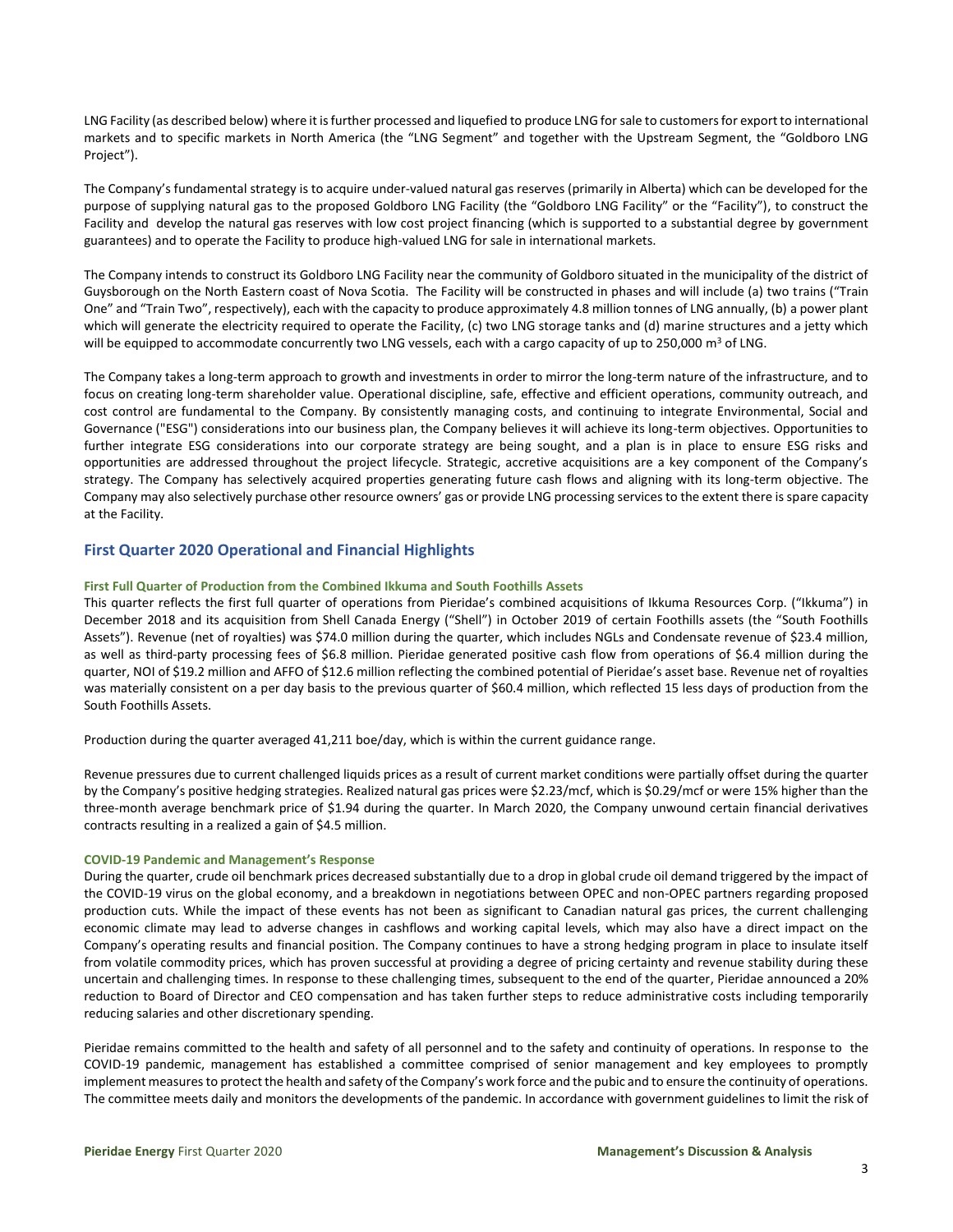the outbreak, the Company has implemented measures such as self-quarantine policies, travel restrictions, enhanced sanitation measures and social distancing requirements, which has resulted in a majority of office staff currently working remotely. As a result of the measures implemented, Pieridae has not suffered any significant loss of productivity.

#### **Subsequent Events**

#### **Extensions of Key Deadlines**

On May 5, 2020 Pieridae announced extensions of key deadlines under its 20-year agreement with German energy company Uniper Global Commodities ("Uniper"). These include expected commercial deliveries of gas to Uniper to start between August 31, 2025 and February 28, 2026; and the extension to June 30, 2021 of the deadline to make a positive final investment decision for the Company's proposed Goldboro LNG Facility. The 20-year agreement with Uniper is for 4.8 million tonnes per annum ("MMTPA") of liquefied natural gas produced at Train One from the proposed facility.

#### **Alberta Energy Regulator decision regarding license transfer application**

On May 13, 2020 the Alberta Energy Regulator ("AER") made the decision to deny Shell's application to transfer the licences associated with the South Foothills Assets to Pieridae. This denial is due to structural concerns regarding the application to split the liability associated with Jumping Pound and Waterton gas processing facilities whereby Shell will retain the liability associated with subsurface sufinol contamination. Pieridae and Shell are working together to resolve the AER's concerns, and management does not anticipate any changes to its financial position or future cash flows as a result of this decision.

## **Consolidated Operating and Financial Results**

#### **Select Consolidated Financial Results**

Pieridae reports business results in two segments: Upstream and Goldboro LNG. The tables below provide a summary of the consolidated financial results for the three-months ended March 31, 2020 and 2019 and as at March 31, 2020 and December 31, 2019.

|                                               |           | Three months-ended March 31 |
|-----------------------------------------------|-----------|-----------------------------|
| (\$ 000s, except per share amounts)           | 2020      | 2019                        |
| Revenue (net of royalties)                    | 73.974    | 22,982                      |
| Net loss for the period                       | (11, 484) | (12,996)                    |
| Net loss attributable to equity holders       | (11, 484) | (12, 992)                   |
| Net loss per common share - basic and diluted | (0.07)    | (0.17)                      |
| Capital expenditures                          | 2,020     | 572                         |
| Development expenses                          | 3,459     | 308                         |
| Project investment (1)                        | 5.479     | 880                         |

(1) Non-IFRS measures, refer to the "Non-IFRS measures" section of this MD&A

| (\$ 000s, except per share amounts) | <b>March 31, 2020</b> | December 31, 2019 |
|-------------------------------------|-----------------------|-------------------|
| Net working capital                 | 15,596                | 19,105            |
| Total assets                        | 609.437               | 602.474           |
| Total non-current liabilities       | 422.017               | 420.665           |
| Shareholders' equity                | 92.336                | 104,315           |

Revenue of \$74.0 million in the first quarter of 2020 increased by \$51.0 million or 222% as compared to the first quarter of 2019 due to three full months of operations from the South Foothills Assets. Third party processing fees together with expanded NGL and condensate production also contributed to the increase in revenue as compared to the first quarter of 2019.

Project investment in the first quarter of 2020 increased by \$4.6 million or 523% as compared to the first quarter of 2019 as work on the Goldboro LNG Facility open book estimate ("OBE") progressed, in addition to increased exploration expenditures in Western Canada.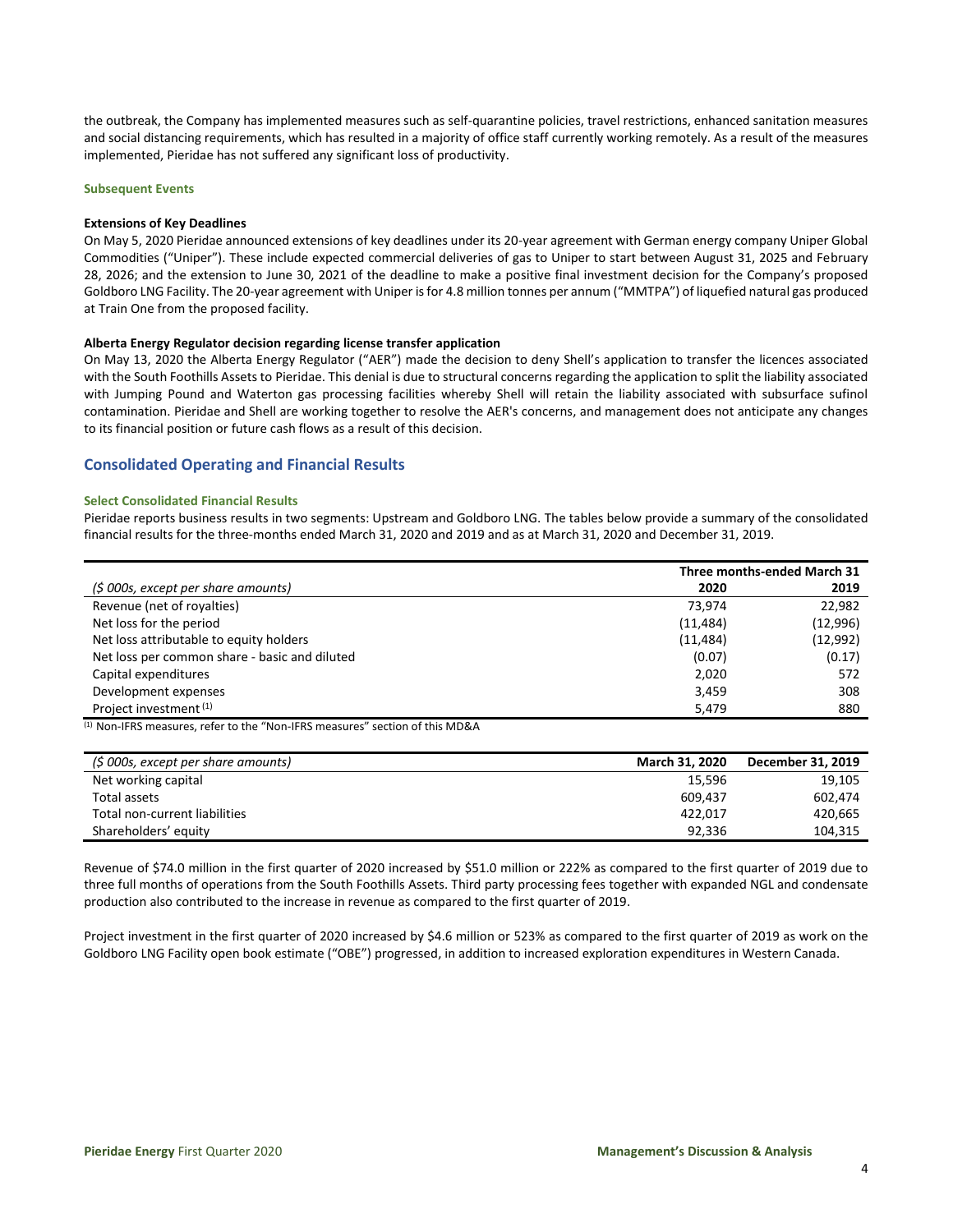### **Net Operating Income, Cash Flow from Operations and Adjusted Flow of Funds from Operations (1)**

|                                                      |        | Three months-ended March 31 |
|------------------------------------------------------|--------|-----------------------------|
| (5000s)                                              | 2020   | 2019                        |
| Petroleum and natural gas revenue (net of royalties) | 62,121 | 22,370                      |
| Other income                                         | 649    | 1,268                       |
| Third-party processing income                        | 6,802  |                             |
| Realized gains (losses) on risk management contracts | 4,485  | (657)                       |
| Operating expenses                                   | 50,982 | 16,194                      |
| Transportation expenses                              | 3,836  | 1,629                       |
| Net operating income $(1)$                           | 19,239 | 5,158                       |
| Operating netback per boe (1)                        | 5.14   | 3.32                        |
| Cash provided (used) in operating activities         | 6,426  | (17,084)                    |
| Adjusted funds flow from operations <sup>(1)</sup>   | 12,644 | 650                         |

(1) Non-IFRS measures, refer to the "Non-IFRS measures" section of this MD&A

Pieridae's NOI in the first quarter of 2020 increased by \$14.1 million or 273% as compared to the first quarter of 2019, due to the accretive production and revenue mix from the acquisition of the South Foothills Assets in October 2019. Similarly, AFFO increased by \$12.0 million or 1,845% and cashflow from operations improved from a deficit of \$17.1 million to \$6.4 million during the quarter, providing further financial flexibility and improving working capital.

Operating netback in the first quarter of 2020 increased by \$1.82/boe or 55% as compared to the first quarter of 2019, as a result of a combination of higher average realized pricing and more diversified revenue streams, offset by higher operating expenses primarily as a result of the complex processing facilities acquired from Shell.

This continuation of the transformational growth demonstrated in the year ended December 31, 2019 will provide Pieridae the liquidity it needs to operate the assets, as well as to further de-risk the development work required for the Goldboro LNG Project.

## **Summary of Quarterly Results**

The Company's quarterly results have improved significantly over the past 2 quarters due to the growth of Pieridae's operations from its accretive acquisitions, as demonstrated in the table below:

| (\$ 000s, except per share amounts)                             | Q1 2020   | Q4 2019   | Q3 2019   | Q2 2019   | Q1 2019   | Q4 2018  | Q3 2018  | Q2 2018 |
|-----------------------------------------------------------------|-----------|-----------|-----------|-----------|-----------|----------|----------|---------|
| Revenue (net of royalties)                                      | 73,974    | 60,451    | 13,130    | 13,387    | 22,982    | 2,432    | 215      | 66      |
| Operating expenses                                              | 50,982    | 32,949    | 14,365    | 13,528    | 16,194    | 5,093    | 2,018    | 1,575   |
| Administrative expenses                                         | 6,301     | 8,478     | 3,676     | 3,738     | 3,724     | 3,971    | 1,707    | 1,759   |
| Net loss attributable to equity holders<br>('NLAEH")            | (11, 484) | (25, 873) | (13, 178) | (19,530)  | (12,996)  | (8,848)  | (20,368) | (2,711) |
| NLAEH per share (basic and diluted)                             | (0.07)    | (0.18)    | (0.15)    | (0.23)    | (0.17)    | (0.17)   | (0.4)    | (0.05)  |
| Working capital (deficit)                                       | 15,596    | 19,105    | (76,010)  | (77, 892) | (66, 192) | (84,061) | (52)     | 4,981   |
| Net operating income (loss) (1)                                 | 19,239    | 24,425    | (2,732)   | (1,958)   | 5,158     | (400)    |          |         |
| Cash provided by (used in) operating<br>activities              | 6,426     | (17, 681) | (238)     | (16,702)  | (17,084)  | (4, 485) | (3, 171) | (1,753) |
| Adjusted funds flow from (used in)<br>operations <sup>(1)</sup> | 12,644    | 14,448    | (7,665)   | (14, 358) | 342       | (4,009)  |          |         |

 $<sup>(1)</sup>$  Non-IFRS measures, refer to the "Non-IFRS measures" section of this MD&A. The Company only had active operations commencing in Q4 2018.</sup>

### *Q1 2020 compared with Q4 2019*

Revenue in the first quarter of 2020 increased by \$13.5 million or 22% compared to the fourth quarter of 2019, due primarily to a full 91 days of operations including the South Foothills Assets, as compared to 76 days in the fourth quarter of 2019, due to the fact that the acquisition closed on 16 October 2019. In addition, realized prices for natural gas, condensate and NGL increased by 17%, 16% and 24%, respectively over the previous quarter. These increases were partially offset by unplanned outages at two of the gas processing facilities during the coldest weeks of the year which impacted total production by approximately 2,300 boe/day in the quarter. These unplanned outages were rectified in the quarter, and production returned to expected levels in late February.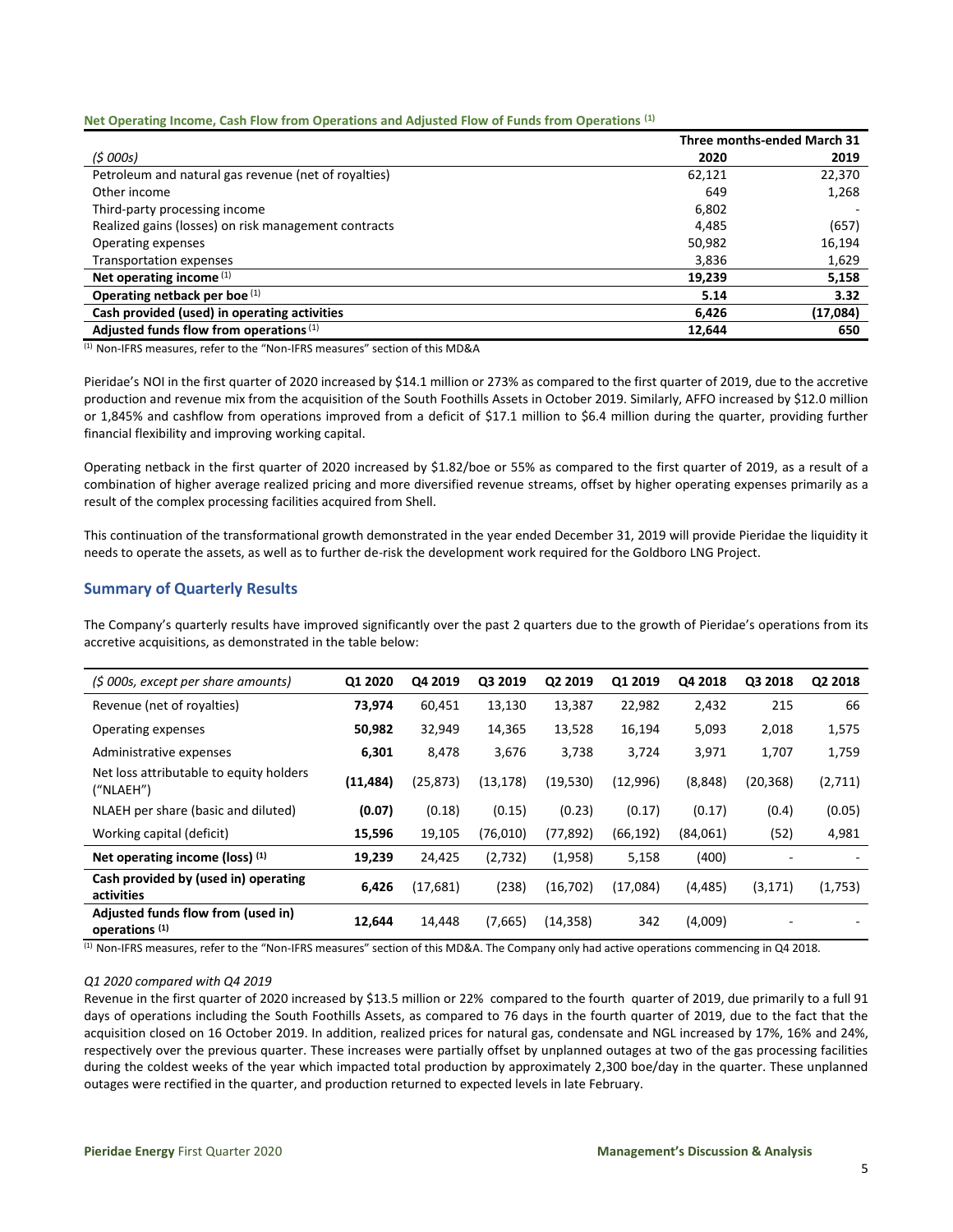NOI in the first quarter of 2020 was lower by \$5.2 million or 21% as compared to the fourth quarter of 2019, due primarily to the unplanned outages referenced above. Operating expense were also higher by \$18.0 million or 55% as compared to prior quarter due primarily to a full 91 days of operations including the South Foothills Assets, as compared to the 76 days in the fourth quarter of 2019, as highlighted above. Similarly, AFFO in the first quarter of 2020 was lower by \$1.8 million or 12%, partially offset by a reduction in administrative expenses of \$2.2 million or 26% during the quarter. This decrease in administrative expenses is a result of one-time costs realized in the fourth quarter of 2019 associated with integration of the South Foothills Assets and the related financing.

## **Upstream Segment**

The upstream segment is represented predominantly by the petroleum and natural gas production operations and properties acquired from Shell and Ikkuma (refer to Note 5 in the Company's consolidated financial statements as at and for the year-ended December 31, 2019 or the "Consolidated Financial Statements"). Upstream is currently the only segment generating operating revenues.

### **Production**

|                            | Three months ended March 31 |         |
|----------------------------|-----------------------------|---------|
|                            | 2020                        | 2019    |
| Sales volumes:             |                             |         |
| Natural gas (mcf/day)      | 199,234                     | 102,221 |
| NGL's (bbl/day)            | 5,165                       | 54      |
| Condensate (bbl/day)       | 2,841                       | 146     |
| Sulphur (ton/day)          | 1.906                       | 224     |
| Total production (boe/day) | 41.211                      | 17.236  |

Production in the first quarter of 2020 was 41,211 boe/day, an increase of 23,975 boe/day or 139% compared to the first quarter of 2019. This increase was due primarily to the South Foothills Asset acquisition, partially offset by unplanned outages in the first two months of 2020 at two gas processing facilities during the coldest weeks of the year. The significant growth in condensate and NGL production in the quarter reflects the deep cut capability of the processing facilities acquired as part of the South Foothills Asset acquisition.

### **Benchmark Prices**

**Realized Prices**

|                                                 |        | Three months ended March 31 |
|-------------------------------------------------|--------|-----------------------------|
| (three-month averages)                          | 2020   | 2019                        |
| AECO benchmark price (CAD/GJ)                   | 1.94   | 1.84                        |
| Condensate benchmark price USD/bbl)             | 46.83  | 50.49                       |
| NYMEX benchmark price (USD/MMBtu)               | 1.89   | 3.16                        |
| WCS heavy differential from WTI (USD/bbl)       | 25.26  | 12.38                       |
| Dated Brent benchmark price (USD/bbl)           | 51.05  | 63.34                       |
| NBP UK natural gas benchmark price (USD/MMBtu)  | 3.22   | 6.64                        |
| US/Canadian dollar average exchange rate (USD)  | 0.7443 | 0.7522                      |
| US/Canadian dollar year-end exchange rate (USD) | 0.7049 | 0.7483                      |

| <b>Realized Prices:</b> |       |       |
|-------------------------|-------|-------|
| Natural gas (\$/mcf)    | 2.23  | 2.26  |
| NGL's (\$/bbl)          | 12.39 | 35.67 |
| Condensate (\$/bbl)     | 67.77 | 49.34 |
| Sulphur (\$/ton)        | 5.17  | 86.37 |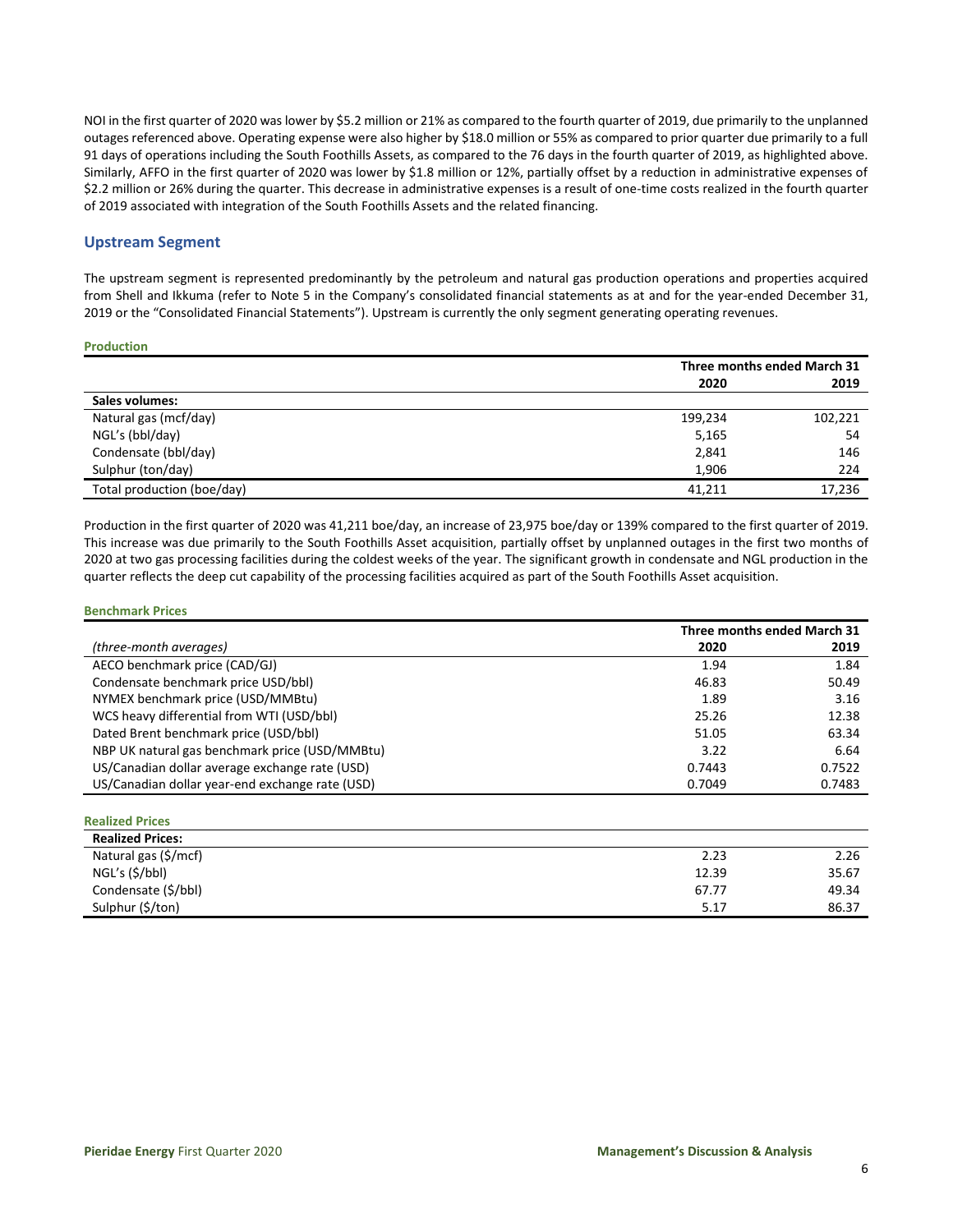#### **Petroleum and Natural Gas Revenues**

|                                            |        | Three months ended March 31 |
|--------------------------------------------|--------|-----------------------------|
| $(5000s$ except per boe and pricing)       | 2020   | 2019                        |
| Natural gas                                | 40.479 | 20,743                      |
| <b>NGLS</b>                                | 5,856  | 175                         |
| Condensate                                 | 17,519 | 646                         |
| Sulphur                                    | 897    | 1,742                       |
| Petroleum and natural gas revenues         | 64,751 | 23,306                      |
| Average sales volume (boe/day)             | 41,211 | 17,236                      |
| Petroleum and natural gas revenues per boe | 17.27  | 15.02                       |
| Other income                               | 649    | 1,268                       |
| Third party processing                     | 6,802  |                             |

Petroleum and natural gas revenue in the first quarter of 2020 increased by \$41.4 million or 178% as compared to the first quarter of 2019, including additional revenues and new revenue streams brought on by the South Foothills Asset acquisition. This is consistent with the increase on a consolidated basis, as the Upstream Segment is the only segment currently generating revenues. Refer to the explanation in the Consolidated Operating and Financial Results section.

#### **Royalties**

|                                      |       | Three months ended March 31 |  |  |
|--------------------------------------|-------|-----------------------------|--|--|
| (\$ 000s except per boe and pricing) | 2020  | 2019                        |  |  |
| Royalties                            | 2,630 | 936                         |  |  |
| Royalties per boe                    | 0.70  | 0.59                        |  |  |
|                                      |       |                             |  |  |

Royalties in the first quarter of 2020 increased by \$1.7 million or 181% as compared to the first quarter of 2019 due to the overall increase in production level of 139% over the comparative period. Royalties per boe increased by \$0.11 or 19%, due to changes in product mix from the comparative quarter.

#### **Operating Expenses**

|                                      | Three months ended March 31 |        |
|--------------------------------------|-----------------------------|--------|
| (\$ 000s except per boe and pricing) | 2020                        | 2019   |
| Operating expense                    | 50,982                      | 16,194 |
| Operating expense per boe            | 13.59                       | 10.44  |

Operating expenses in the first quarter of 2020 increased by \$34.8 million or 215% compared to the first quarter of 2019. Operating expenses per boe increased by \$3.15 or 30%, where much of this increase can be attributed to the 139% increase in production volume which occurred year over year. Additionally, operating expenses per boe increased primarily as a result of the costs associated with operating the three gas processing facilities acquired in the South Foothills Asset acquisition, which directly employ 198 field staff. Third party processing fees earned by these facilities added incremental processing fee revenue of \$6.8 million for the quarter, a benefit which is not reflected in comparative per boe operating cost figures. The previously highlighted unplanned production outages at two gas processing facilities during the coldest weeks of the year contributed to higher than planned operating expense per boe due to higher methanol and repair costs arising from these outages, and the high component of fixed costs at these facilities.

## **Administrative Expenses**

|                         |       | Three months ended March 31 |  |  |
|-------------------------|-------|-----------------------------|--|--|
| '\$ 000s)               | 2020  | 2019                        |  |  |
| Administrative expenses | 3.190 | 1,339                       |  |  |

Administration expenses in the first quarter of 2020 increased by \$1.9 million or 138% as compared to the first quarter of 2019. The expanded geological and engineering capabilities acquired as part of the South Foothills Asset acquisition in 2019, in addition to the need to add other staff to support the growing size and complexity of the Company's operations.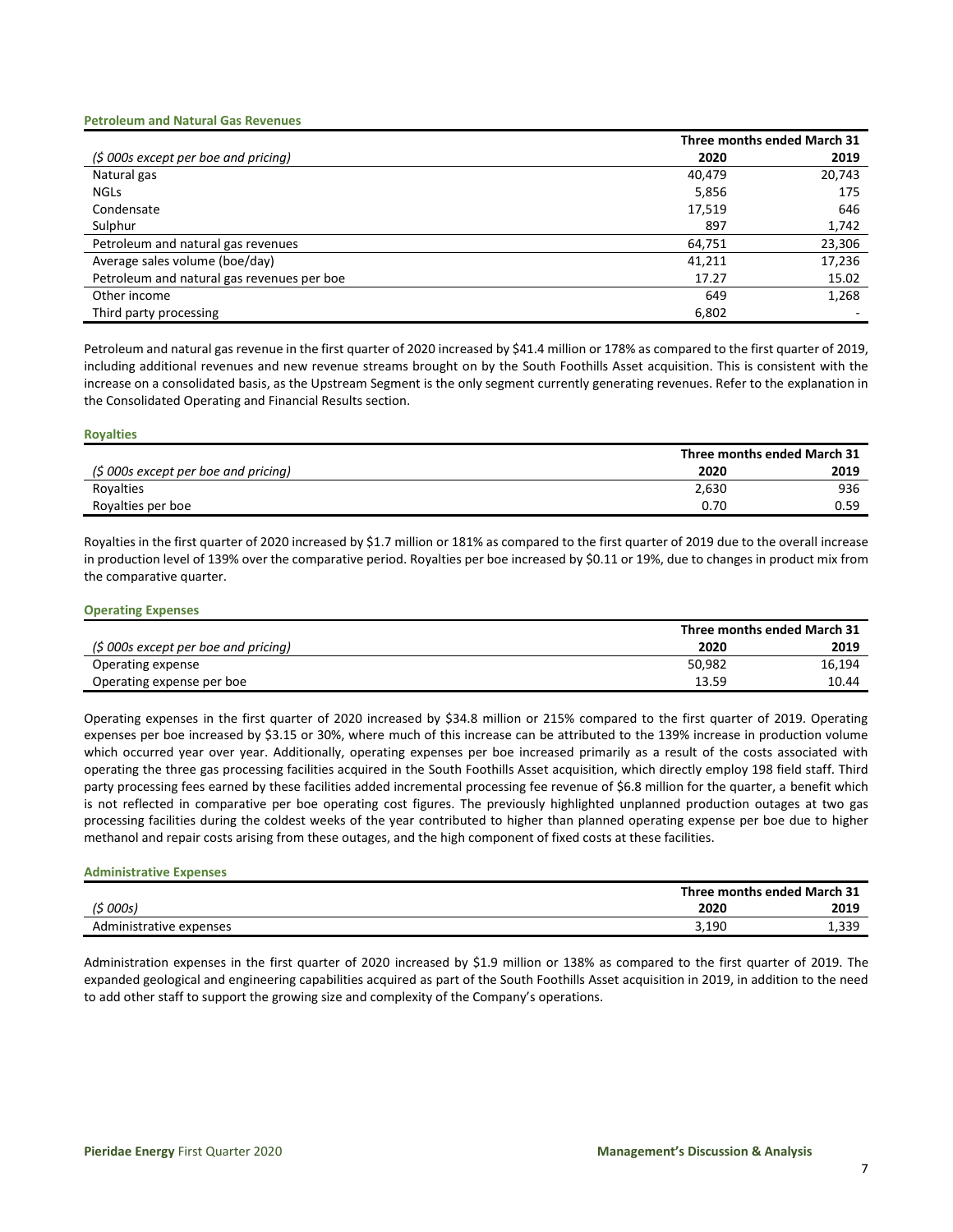|                                      |       | Three months ended March 31 |
|--------------------------------------|-------|-----------------------------|
| (\$ 000s except per boe and pricing) | 2020  | 2019                        |
| Transportation expense               | 3.836 | 1,629                       |
| Transportation expense per boe       | 1.02  | 1.05                        |

Transportation expenses in the first quarter of 2020 increased by \$2.2 million or 135% as compared to the first quarter of 2019 due to higher production volumes. Transportation expense per boe decreased by \$0.03 over the comparative period due to a slight reduction in the fixed component of transportation expenses due to higher production levels.

#### **Depletion and Depreciation**

**Transportation Expenses**

|                            |       | Three months ended March 31 |
|----------------------------|-------|-----------------------------|
| (\$ 000s)                  | 2020  | 2019                        |
| Depletion and depreciation | 9,162 | 4.345                       |

Depletion and depreciation in the first quarter of 2020 increased by \$4.8 million or 111% as compared to the first quarter of 2019 due an increase in the depletion base and overall production level resulting from the acquisition of the South Foothills Assets.

| <b>Impairment</b> |                             |
|-------------------|-----------------------------|
|                   | Three months ended March 31 |
| (5000s)           | 2020<br>2019                |
| Impairment        | 7,859                       |

As at March 31, 2020 the Company determined that no impairment indicators were apparent for either its property, plant and equipment, or its exploration and evaluation assets, therefore no impairment tests were required to be performed.

#### **Share-based Compensation**

|                          |      | Three months ended March 31 |
|--------------------------|------|-----------------------------|
| '\$ 000s)                | 2020 | 2019                        |
| Share-based compensation | --   | 30                          |

Share-based compensation in the first quarter of 2020 increased by \$42 thousand or 140% as compared to the first quarter of 2019 due primarily to expense recognized in the period associated with options granted on July 3, 2019.

#### **Financial Expenses**

|                                          |        | Three months ended March 31 |
|------------------------------------------|--------|-----------------------------|
| (5000s)                                  | 2020   | 2019                        |
| Interest expense                         | 7,839  | 1,165                       |
| Accretion on financing costs             | 3,488  |                             |
| Interest income                          | (32)   | (37)                        |
| Accretion of decommissioning obligations | 211    | 706                         |
| Interest on lease liabilities            | 40     | 6                           |
| <b>Total financial expenses</b>          | 11.546 | 1,840                       |

Financial expenses in the first quarter of 2020 increased by \$9.7 million or 528% as compared to the first quarter in 2019 due to the \$206 million Credit Agreement entered into on October 16, 2019 with Third Eye Capital Corporation (the "Credit Agreement"). The Credit Agreement bears interest at a fixed rate of 12.0% per annum from the date of issue, accrued daily and payable quarterly in cash. Additional interest of 3.0% per annum is payable quarterly in cash or, at the option of the Company and subject to the lender's approval, payable in kind by way of accruing to the principal outstanding. Refer to Note 12 in the Consolidated Financial Statements for additional information on the Credit Agreement. In the first quarter of 2019, a term loan of \$50 million was outstanding with the Alberta Investment Management Corporation ("AIMCo"), bearing interest at a fixed rate of 9.5%. Effective October 16, 2019, this term loan was repaid by the simultaneous establishment of the Credit Agreement.

The Company recognized \$32 thousand of interest income as a result of interest received on cash deposits, consistent with the first quarter of 2019.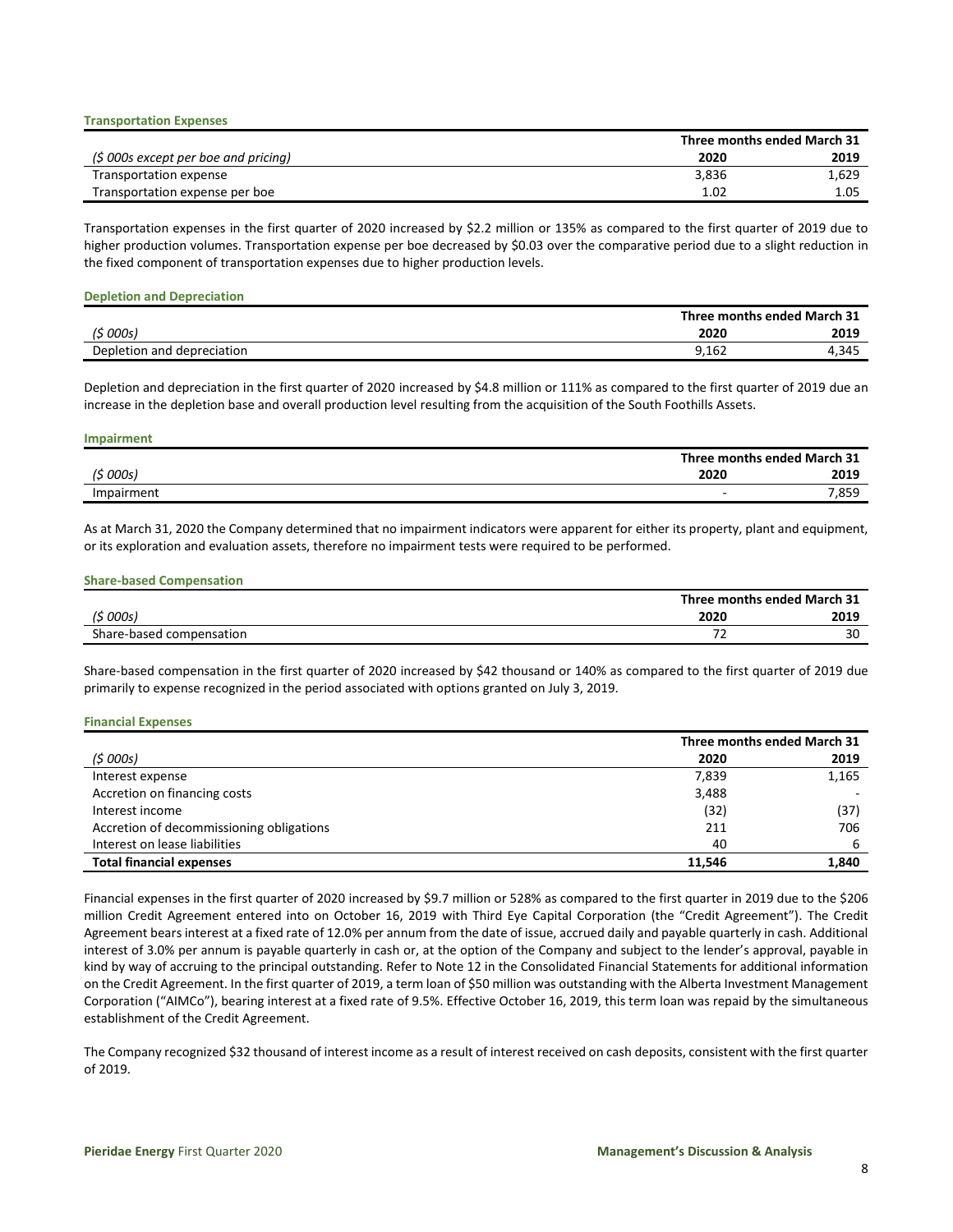Accretion on decommissioning liabilities decreased due to a change in estimate resulting from the use of the real risk-free rate of interest as at December 31, 2019. Refer to Note 13 in the Consolidated Financial Statements for additional information on this change in estimate.

## **LNG Segment**

#### **Project Background**

The LNG segment contains all activities associated with the development of the Company's proposed Facility in Goldboro, Nova Scotia and the majority of Pieridae's corporate overhead activities.

The Goldboro LNG site is near the community of Goldboro, Nova Scotia. The site was selected to make use of existing infrastructure and is aligned with the Company's goal to minimize capital exposure by reusing existing, underutilized midstream infrastructure. The site is close to a decommissioned sour gas processing facility which gathered gas from numerous offshore reservoirs. This plant processed gas from the offshore Scotia shelf at the Sable Island project, and tied into an existing sales pipeline (Maritimes and Northeast Pipeline ("M&NP")) which is conveniently located next to the site, and which will be modified to deliver gas to the Goldboro LNG Facility.

The Goldboro LNG Facility has progressed to the OBE stage and Kellogg Brown & Root Limited ("KBR") has been engaged to review the previously completed front end engineering design study ("FEED") and provide a fixed price contract to construct the gas liquefaction facility. In addition to the facility construction, Pieridae has retained sole responsibility to contract the site preparation, marine civil works, and worker camp. These projects will be financed concurrently with a positive FID decision, and project execution will commence thereafter.

Under the FEED study, Air Products and Chemicals, Inc. developed a plan to design and deliver a two-train (each 4.8 MMTPA) facility. A two-train construction project is contemplated to span approximately 56 months. Much of the construction contemplates assembling modules built in offshore yards while employing approximately 4,500 local workers during the peak construction phase. These employees will be housed at a temporary camp, which will be built on or nearby the existing decommissioned Sable Island sour gas plant site. Site preparation, site drainage, highway reconstruction, marine facilities, are amongst some of the major projects that must be assembled in tandem with, or prior to, the LNG liquefaction facility construction.

With the FEED verification now complete, KBR has initiated the OBE stage where they will commence contacting numerous contractors in order to derive a fixed price for the Facility construction and commissioning. The fixed price and terms and conditions of the engineering, procurement, construction and commissioning contract ("EPCC") will be negotiated following the agreement of detailed scope and timeline.

#### **Integrated LNG Business Model**

The acquisition of the South Foothills Assets further solidifies Pieridae's position as a fully integrated LNG enterprise holding key permits and approvals. It also greatly expands its portfolio of natural gas reserves, and its ability to generate sufficient natural gas to supply the Facility. With the completion of the South Foothills Asset acquisition, the Company estimates that it has enough resource capacity, to fill Train One of the proposed Facility at Goldboro. The Company plans to continue to add to these resources and reserves as markets and finances permit. A 20-year, take-or-pay contract with Uniper, together with the additional sales contract with Axpo, ensures that there will be a long-term, stable offtake for more than half of the planned capacity of the Facility.

#### **Financing (UFK)**

The confirmation in principle on April 25, 2013, that the project financing to be secured for constructing Train One of Goldboro will qualify for a US \$3.0 billion loan guarantee from the German government provided that, among other things, at least 1.5 MMTPA of the 4.8 MMTPA LNG produced from Train One will be delivered to the German domestic gas market. The loan guarantee is expected to result in a lower cost of capital for Pieridae and enhance the leverage which can be achieved. This should represent a significant advantage over its competitors and translate into a cost of capital lower than an integrated LNG company without such guarantees.

On October 29, 2018 the proposed financing of upstream activities within the Goldboro LNG received a written confirmation of eligibility in principle for up to US \$1.5 billion of untied loan guarantees by the German federal government. This confirmation marked an important milestone in advancing the integrated Goldboro LNG Project towards FID. This prospective US \$1.5 billion German government loan guarantee in relation to the proposed financing of conventional upstream natural gas development is in addition to the US \$3.0 billion of prospective German government loan guarantees for the proposed financing of the construction of Train One of the Goldboro LNG Facility and all associated facilities.

#### **World Demand**

According to the International Energy Agency ("IEA"), global natural gas demand is expected to grow from 3,955 bcm to 4,719 bcm between 2018 and 2030. Global liquefaction capacity will need to grow to nearly 875 bcm by 2024 to meet expected demand. Currently the IEA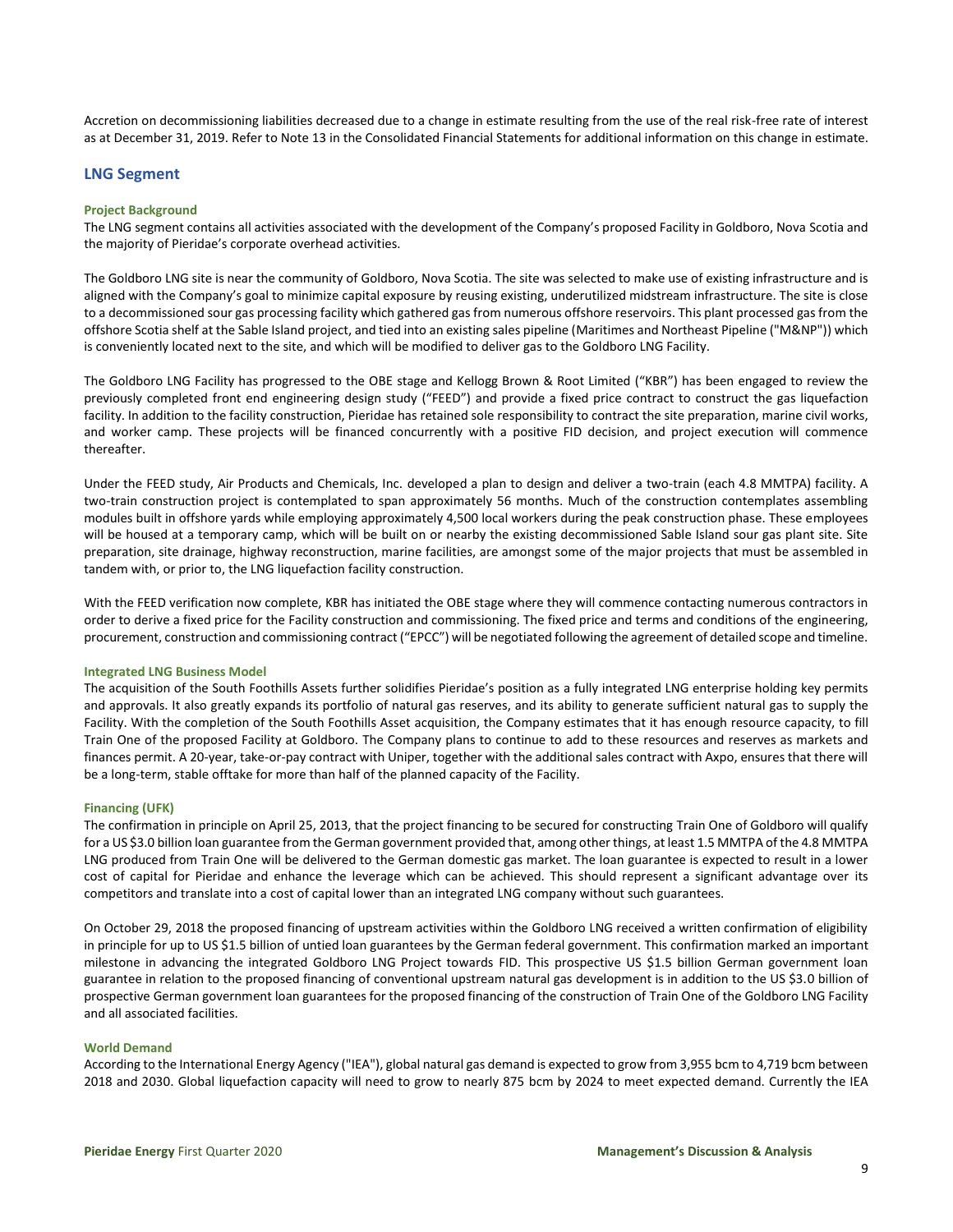foresees a shortfall in liquefaction capacity of roughly 375 bcm by 2040. As the closest North American LNG export terminal to Europe, Goldboro will be well-placed to capitalize on this growing demand.

While recent events such as the COVID-19 pandemic and the price war between Russia and Saudi Arabia have shaken markets and called into question the viability of certain LNG projects, the Company is confident that these issues are temporary. Pieridae maintains its focus on long-term value creation. Expectations are still that LNG will become the fuel of choice as countries look to reduce their carbon footprint. The long-term commitments of customers such as Uniper, speak to the confidence that countries, and utilities, have that LNG is part of the path toward reducing GHG emissions and addressing climate change.

### **Stranded Supply**

Part of Pieridae's value chain strategy is to acquire stranded and economically constrained natural gas reserves and move them to world markets, capitalizing on higher global market prices. The Company has executed on this strategy in each of the past two years. In December 2018 it acquired Ikkuma, and in October 2019 it acquired the South Foothills Assets. The significant decreases in crude prices brought about by the COVID-19 pandemic and the Saudi - Russia price war, has materially impacted the valuations and prospects of many energy companies. For some companies it could present an opportunity to access additional reserves, as companies shed properties to avoid liquidation. The advancement of the Goldboro LNG Project is one advantage unique to Pieridae, and it could help facilitate additional acquisitions for the Company.

#### **Transport Capacity**

The gas supply for the Goldboro LNG Facility will be delivered via existing pipelines to the M&NP, located directly alongside the project site. Western Canadian production would move through TC Energy's Canadian Mainline ("Mainline"). This represents an opportunity for TC Energy, as their Mainline is currently substantially underutilized. There are some sections of the subsidiary lines which will require upgrading to meet Pieridae's capacity requirements, and engineering work is ongoing to refine the adjustments required.

#### **Key Milestones**

The following is a discussion of the key milestones for the Goldboro LNG project:

| <b>Milestone</b>                                                                                                                                                                                                               | <b>Status</b>                                                                                                                                                                                                                                                                                                                                                                                                                                                                                                                                                                                                                                                                                                                                                                                                                                                                                                                                                                                                                                                                                                                                                                                                                                     |
|--------------------------------------------------------------------------------------------------------------------------------------------------------------------------------------------------------------------------------|---------------------------------------------------------------------------------------------------------------------------------------------------------------------------------------------------------------------------------------------------------------------------------------------------------------------------------------------------------------------------------------------------------------------------------------------------------------------------------------------------------------------------------------------------------------------------------------------------------------------------------------------------------------------------------------------------------------------------------------------------------------------------------------------------------------------------------------------------------------------------------------------------------------------------------------------------------------------------------------------------------------------------------------------------------------------------------------------------------------------------------------------------------------------------------------------------------------------------------------------------|
| Secure sales contracts for 9.6 MMTPA<br>(the design capacity of the two trains).                                                                                                                                               | Pieridae has an agreement with Uniper which contemplates the sale, on a "take or pay" basis,<br>$\bullet$<br>of 4.8 MMTPA of LNG for a term of 20 years commencing at the start of commercial deliveries<br>of LNG.<br>Pieridae has a term sheet to negotiate a binding LNG sale and purchase agreement to supply<br>up to 1.0 MMTPA of LNG to Axpo, a Swiss utility.<br>Negotiations are under way for additional sales agreements.                                                                                                                                                                                                                                                                                                                                                                                                                                                                                                                                                                                                                                                                                                                                                                                                              |
| Secure supply of approximately 1.4<br>billion cubic feet per day of natural gas,<br>and the related infrastructure<br>improvements required to supply the<br>9.6 MMTPA of LNG to the proposed<br><b>Goldboro LNG Facility.</b> | In October 2019, Pieridae added 1,077 million cubic feet of total proved plus probable natural<br>$\bullet$<br>gas reserves through its acquisition of the South Foothills Assets.<br>The upstream reserves, including approximately 500 potential drilling locations identified to<br>$\bullet$<br>date, in various stages of de-risking/technical due diligence, will provide sufficient productive<br>capacity to fill Train One at Goldboro.<br>In December 2018 Pieridae added 671 million cubic feet of total proved plus probable natural<br>gas reserves through the Ikkuma acquisition.<br>Confirmation of eligibility in principle for up to US \$1.5 billion of untied loan guarantees by the<br>$\bullet$<br>German federal government under its UFK program to support upstream development.<br>Pieridae is acquiring and reprocessing a significant amount of 3D seismic information on its<br>$\bullet$<br>growing reserve base. This will be used to formulate a comprehensive drilling plan that will<br>ultimately grow production to the levels required to fill Train One.<br>Pieridae continues to seek additional gas properties through acquisitions or processing<br>٠<br>agreements, for which negotiations are ongoing. |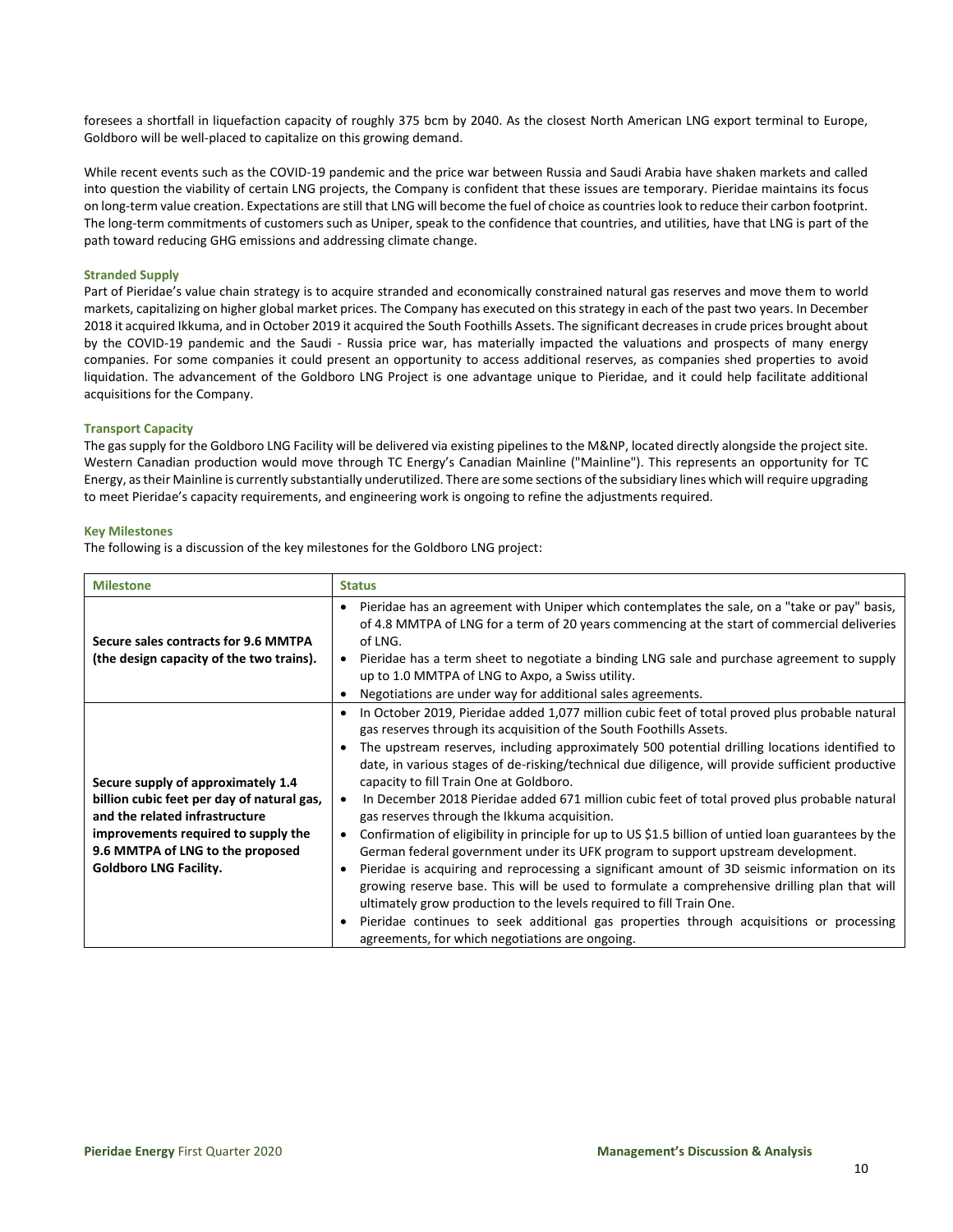| <b>Milestone</b>                                                                                                                    | <b>Status</b>                                                                                                                                                                                                                                                                                                                                                                                                                                                                                                                                                                                                                                                                                                                                                                                                                                                                  |
|-------------------------------------------------------------------------------------------------------------------------------------|--------------------------------------------------------------------------------------------------------------------------------------------------------------------------------------------------------------------------------------------------------------------------------------------------------------------------------------------------------------------------------------------------------------------------------------------------------------------------------------------------------------------------------------------------------------------------------------------------------------------------------------------------------------------------------------------------------------------------------------------------------------------------------------------------------------------------------------------------------------------------------|
| Complete engineering and design<br>required for Facility construction.                                                              | Project site acquired.<br>$\bullet$<br>Beginning of the land preparation was completed in early 2018.<br>$\bullet$<br>Preliminary FEED has been completed.<br>$\bullet$<br>OBE for the primary EPCC contract was awarded to KBR. Work continues, and a high-level cost<br>$\bullet$<br>estimate is pending.<br>As a result of a depressed market and COVID-19 impacts, Pieridae has negotiated an extension<br>$\bullet$<br>to June 30, 2021 for the deadline to make a positive FID.<br>Work is also continuing on site preparation and planning. Detailed engineering work is being<br>finalized on water intake, the wharf and jetty, and stormwater drainage and treatment options<br>in addition to detailed planning of the road relocation, work camp and site terracing. If financing<br>is in place, we anticipate some of this work could begin in the fall of 2020. |
| Secure transportation agreements to<br>deliver natural gas to the Goldboro<br>LNG Facility.                                         | Memorandums of understanding have been completed with owners of the respective pipelines<br>$\bullet$<br>for long-term capacity.<br>The Company is eligible to request, at any time, an open season process to finalize these<br>agreements.                                                                                                                                                                                                                                                                                                                                                                                                                                                                                                                                                                                                                                   |
| Obtain all permits and authorizations<br>required to proceed with construction.                                                     | We have received all the major permits for the Project, including:<br>$\bullet$<br><b>Environmental Assessment Approval</b><br>$\circ$<br>National Energy Board LNG Export License<br>$\circ$<br>National Energy Board Import License<br>$\circ$<br>US DOE LNG FTA Export Permit<br>$\circ$<br>US DOE NFTA Export Permit<br>$\circ$<br><b>Goldboro Construction Permit</b><br>$\circ$                                                                                                                                                                                                                                                                                                                                                                                                                                                                                          |
| Obtain agreement from organized<br>labour and local indigenous groups to<br>mitigate the risk of disruption during<br>construction. | Project special needs collective agreements (the "Collective Agreement") have been<br>$\bullet$<br>negotiated with 15 of the relevant trade unions in Nova Scotia, of which 13 have signed and<br>ratified the Collective Agreement.<br>The Labour Board (Nova Scotia) issued order LB-1322 and order LB-1323 declaring that the<br>Collective Agreement is a project agreement and that it is effective commencing July 27,<br>2017.<br>Have signed a Benefits Agreement with The Assembly of Nova Scotia Mi'kmaq Chiefs on<br>$\bullet$<br>February 4, 2019. The agreement means the Mi'kmaq will benefit economically as the Goldboro<br>LNG Facility is developed, built and begins operating.                                                                                                                                                                             |
| Secure the required funding.                                                                                                        | The confirmation in principle on April 25, 2013, that the project financing to be secured for<br>$\bullet$<br>constructing the first train of Goldboro will qualify for a US \$3.0 billion loan guarantee from the<br>German government.<br>On October 29, 2018 the proposed financing of upstream activities within the Goldboro LNG<br>Project received a written confirmation of eligibility in principle for up to US \$1.5 billion of<br>untied loan guarantee by the German federal government.                                                                                                                                                                                                                                                                                                                                                                          |

More information on the above noted contracts and regulatory efforts can be found in the Company's 2019 Annual Information Form ("AIF") which can be found on [www.sedar.com.](http://www.sedar.com/)

### **Extensions of Key Deadlines**

As a result of depressed market conditions and COVID-19 impacts, the targeted FID date for the Goldboro LNG Project has been moved to June 30, 2021. To that end, on May 5, 2020, Pieridae announced extensions of the key deadlines under its 20-year agreement with German energy company Uniper. These include expected commercial deliveries of gas to Uniper to start between August 31, 2025 and February 28, 2026, and the extension to June 30, 2021 of the deadline to make a positive FID for the Company's proposed Goldboro LNG Project. The 20-year agreement with Uniper is for the liquefied natural gas produced at Train One or 4.8 MMTPA.

We continue to advance the project on a number of fronts; the Company is working with KBR as they conduct an OBE necessary for entering into a defined scope fixed price EPCC contract. These activities will occur over the next number of months. The completion of these activities will allow us to complete our final due diligence and proceed with project financing.

We are working with KBR and others on the planning and pre-construction work for six priority areas:

• Site roadwork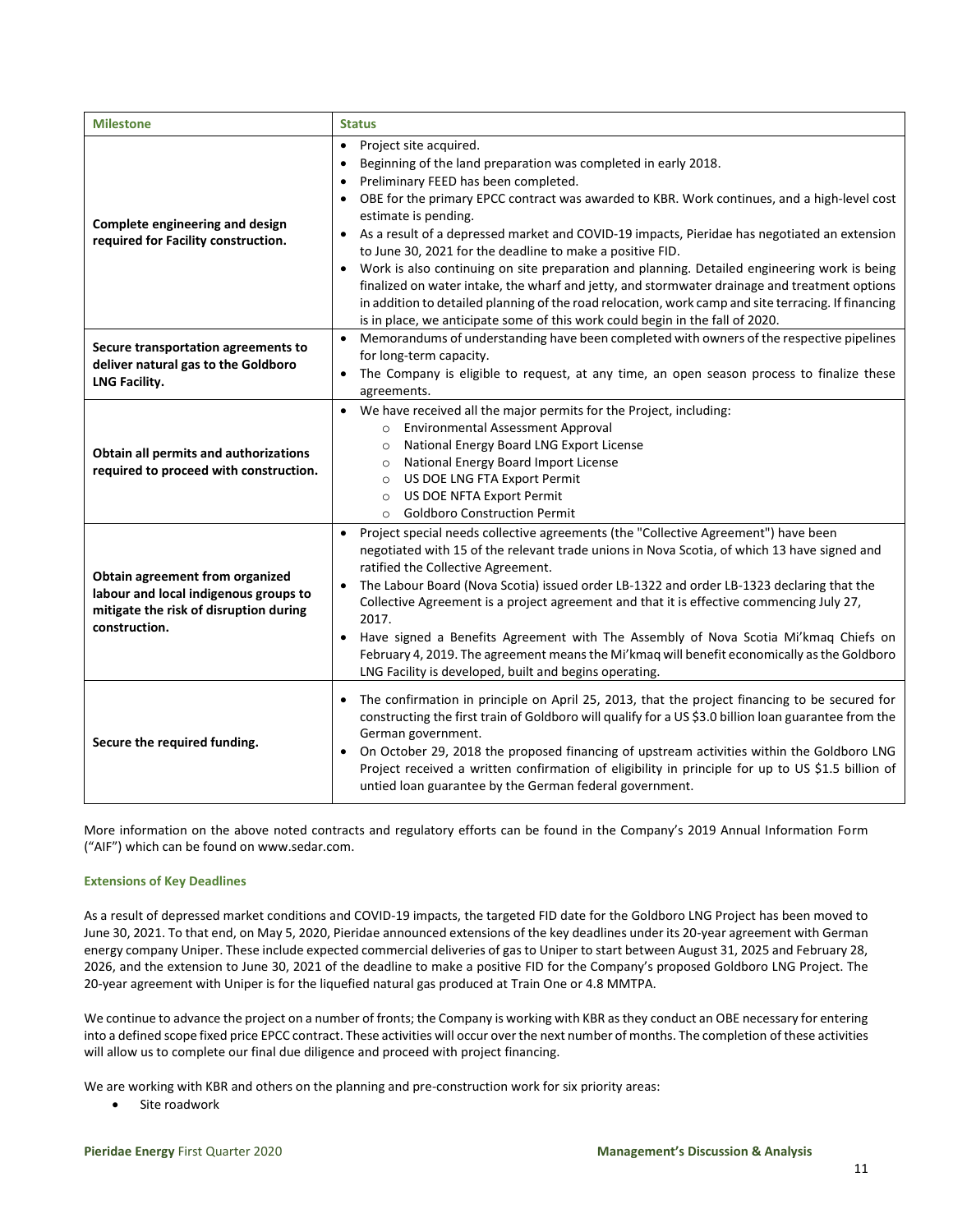- Water pipeline construction
- Water Treatment plant construction
- Terracing of the site
- Building the work camp
- Building the wharf and jetty

If financing is in place, we anticipate some of this work could begin in the fall of 2020.

| <b>Administrative Expenses</b> |                             |
|--------------------------------|-----------------------------|
|                                | Three months ended March 31 |
| (5000s)                        | 2020<br>2019                |
| Administrative expenses        | 2,385<br>3,111              |

Administrative expenses in the first quarter of 2020 increased by \$0.7 million or 30% as compared to the first quarter of 2019. A number of factors contributed toward this increase including the addition of corporate staff during the year in order to support and maintain growing operations following the acquisition of the South Foothills Assets while also moving the Goldboro Project forward.

### **Development Expenses**

|                         |       | Three months ended March 31 |
|-------------------------|-------|-----------------------------|
| ′ <sup>&lt;</sup> 000s) | 2020  | 2019                        |
| Development expenses    | 3,459 | 308                         |

Development expenses in the first quarter of 2020 increased by \$3.2 million or 1,023% as compared to the first quarter of 2019. During 2019, Pieridae engaged KBR to commence work on the OBE, and additional progress was made on engineering work for the site. However, the Company diverted significant resources and focus to the acquisition of the South Foothills Assets. Consequently, certain planned expenditures were also deferred until 2020.

### **Share-based Compensation**

|                          |      | Three months ended March 31 |
|--------------------------|------|-----------------------------|
| (\$ 000s)                | 2020 | 2019                        |
| Share-based compensation | 103  | 110<br>---                  |

Share-based compensation in the first quarter of 2020 was \$16 thousand or 13% lower than the first quarter of 2019 due primarily to the impact of higher fair value of options issued in 2018, offset by options granted on July 3, 2019.

## **Liquidity and Capital Resources**

### **Cash and Cash Equivalents**

Pieridae held \$14.0 million in cash and cash equivalents and restricted cash of \$18.5 million as at March 31, 2020. Restricted cash is comprised of security pledged for various letters of credit ("LC") which are required to be posted with provincial agencies and other companies in order to facilitate the Company's ongoing operations, as well as \$14.1 million held in anticipation of potential LCs that could be required as a result of the South Foothills Asset acquisition.

### **Loans and Term Debt**

On October 16, 2019 the Company entered into a fully drawn senior secured non-revolving term Credit Facility for \$206.0 million. This Credit Facility bears interest at a fixed rate of 12.0% per annum from the date of issue, accrued daily and payable quarterly in cash, plus an additional 3.0% per annum, which is payable quarterly either in cash or, at the option of the Company and subject to the lender's approval, in kind by way of accruing to the principal outstanding. The Credit Facility is repayable in full on October 16, 2023; however, the Company has discretion to repay the principal in whole or in part any time prior to this date upon 90 days written notice to the lender, without penalty. The Company used the proceeds of the Credit Facility to partially fund the acquisition of the South Foothills Assets, repay the existing \$50.0 million term debt facility with AIMCo in full, fund letters of credit required for existing and purchased assets, and to satisfy all fees and expenses associated with the Credit Facility and Acquisition. Refer to Note 12 in the Consolidated Financial Statements for additional information on the Credit Facility.

As at March 31, 2020 the Company was in compliance with all covenants.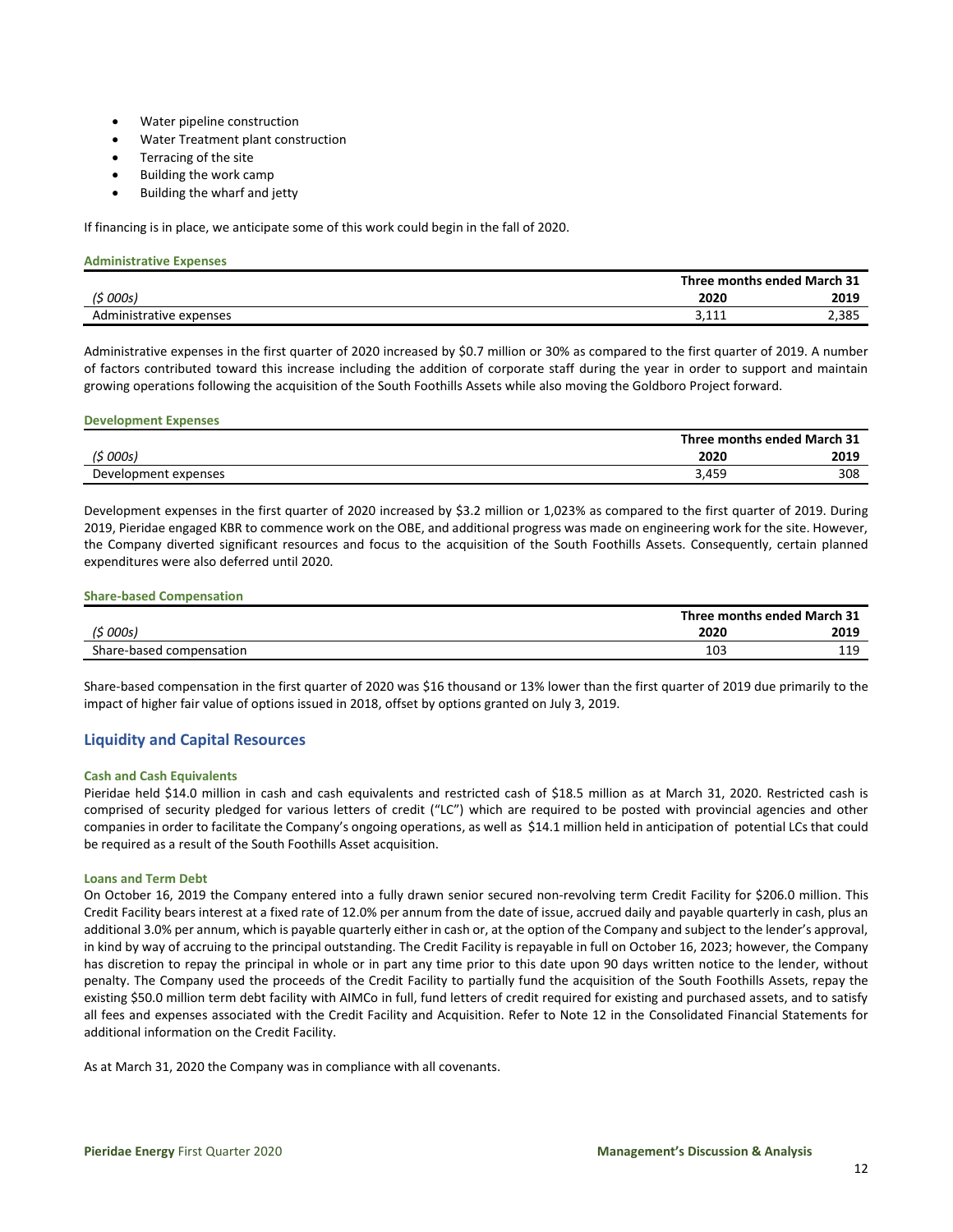#### **Working Capital and Capital Structure**

The following table shows the Company's net working capital as at March 31, 2020 and December 31, 2019:

| (5000s)                              | March 31, 2020 | December 31, 2019 |
|--------------------------------------|----------------|-------------------|
| Cash and cash equivalents            | 14,044         | 9,567             |
| Restricted cash                      | 18,450         | 19,152            |
| Accounts receivable                  | 49.906         | 40,810            |
| Inventories                          | 23,506         | 23,535            |
| Prepaid expenses                     | 4,769          | 3,535             |
| Other current assets                 |                |                   |
| Trade and other payables             | (87, 926)      | (73,573)          |
| Current portion of lease liabilities | (2,660)        | (2,701)           |
| Other current liabilities            | (4, 498)       | (1,220)           |
| Net working capital                  | 15,596         | 19,105            |

The Company is actively working with its financial advisors to source additional funding, backstopped by the loan guarantees agreed upon in principle with the German government, to allow it to grow its upstream asset base, and to allow it to proceed with construction of the proposed Goldboro LNG Facility. Although there is no guarantee that it will be successful, management believes the Company presents a compelling opportunity to potential lenders and investors due to the status of approvals for the Facility, the loan guarantees being offered by the German government and the strong potential returns on investment from the Goldboro LNG Facility. The addition of the upstream and midstream assets acquired from Shell further strengthens the investment thesis for Pieridae.

Pieridae's capital strategy is aligned with its business strategy and is focused on ensuring the Company has sufficient liquidity to fund operations and project development. Externally, Pieridae's principal sources of liquidity are the Credit Agreement, and additional debt and/or equity offerings. Collectively the Company raised \$84.5 million in equity in 2019 and \$216.0 million of debt. By virtue of its acquisition of the South Foothills Assets, the Company also has a much more robust source of potential liquidity from internal sources.

Inventory levels have not changed significantly during the quarter as consumable inventories have been purchased and held in anticipation of a turnaround planned for the Jumping Pound facility, expected to occur in the next 12 months.

#### **Capital Resources**

As at March 31, 2020, Pieridae's capital structure was comprised of share capital, working capital and term debt, less cash and cash equivalents. The following table summarizes our capital structure on March 31, 2020 and December 31, 2019:

| (5000s)                              | <b>March 31, 2020</b> | December 31, 2019 |
|--------------------------------------|-----------------------|-------------------|
| Cash and cash equivalents            | 14.044                | 9.567             |
| Less: Term debt                      | (206.000)             | (206,000)         |
| Net cash and cash equivalents (debt) | (191, 956)            | (196, 433)        |
| Shareholders' equity                 | 92.336                | 104.315           |

#### **Sources and Uses of Cash Flows**

|                                            |         | Three months ended March 31 |  |  |
|--------------------------------------------|---------|-----------------------------|--|--|
| (5000s)                                    | 2020    | 2019                        |  |  |
| Cash flows related to operating activities | 6.426   | (17,084)                    |  |  |
| Cash flows related to investing activities | (2,020) | (572)                       |  |  |
| Cash flows related to financing activities | (106)   | 23.676                      |  |  |

Operating cash flows in the first quarter of 2020 increased by \$23.5 million or 138% as compared to the first quarter of 2019 which is primarily attributed to accretive cash flows generated from the South Foothills Assets acquired.

Investing cash outflows in the first quarter of 2020 increased by \$1.4 million or 253% as compared to the first quarter of 2019 due to an increase in upstream capital spending during the quarter.

Financing cash flows were significantly lower in the first quarter of 2020 as compared to the first quarter of 2019 as there were no new financing transactions during the quarter other than the payment of lease obligations, while in the first quarter of 2019 the Company raised \$18.3 million through the issuance of shares net of share issue costs, and restricted cash of \$5.7 million was repatriated.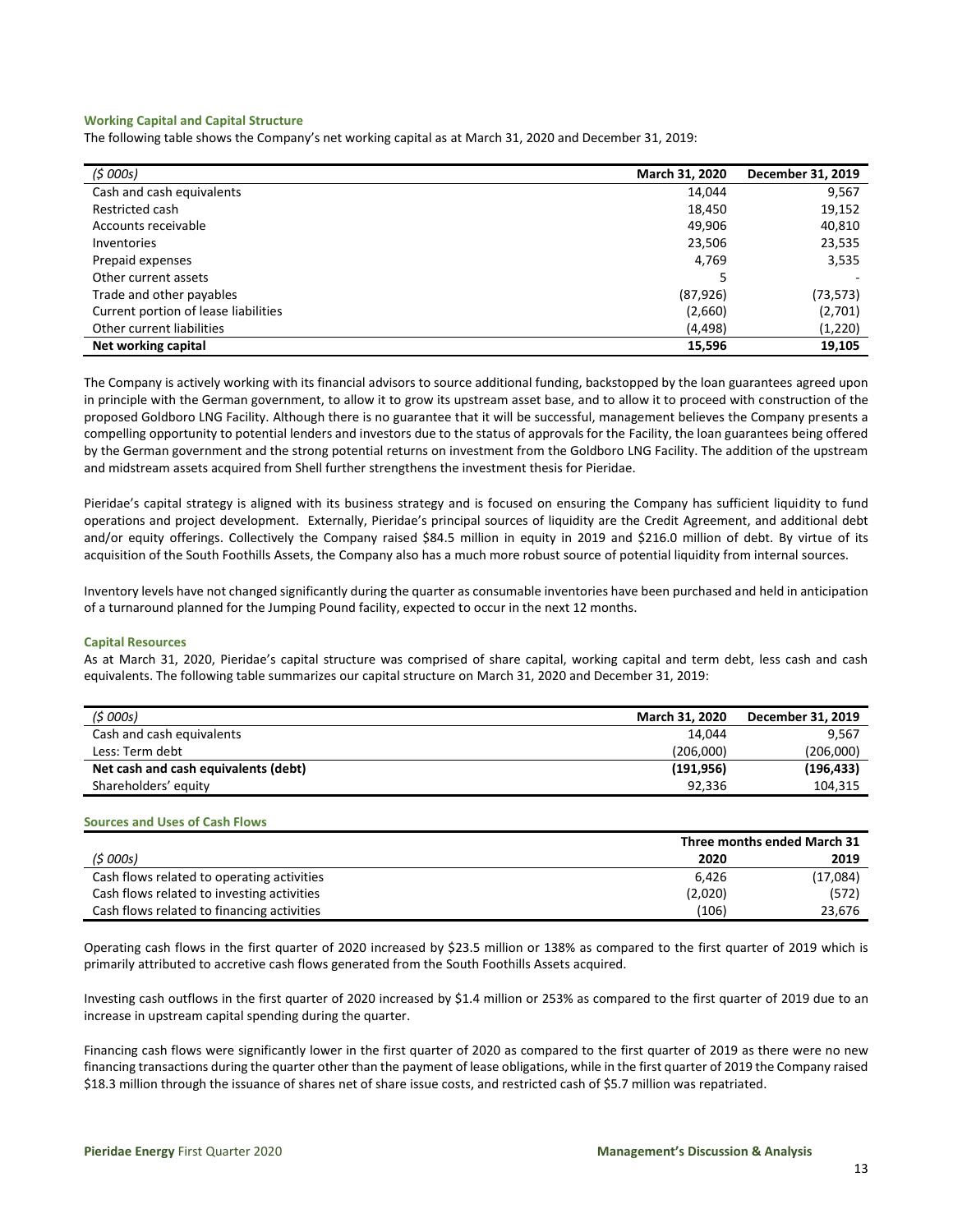## **Share Capital, Warrants and Stock Options Outstanding**

As at March 31, 2020, the Company had 157,641,871 common shares outstanding (December 31, 2019: 157,561,174). On February 5, 2020, 80,697 common shares were granted to non-employee directors as part of the Company's share-based compensation policy for directors. This policy was discontinued during the second quarter of 2020.

## **Commitments and Contingencies**

The Company has entered into several financial obligations during the normal course of business. As at March 31, 2020 these obligations, and the expected timing of their settlement, are detailed below:

| (5000s)             | 2020   | 2021   | 2022   | 2023   | <b>Thereafter</b>        | <b>Total</b> |
|---------------------|--------|--------|--------|--------|--------------------------|--------------|
| Quebec license fees | 46     | 46     | 46     | 46     | 46                       | 230          |
| Interest on debt    | 23,235 | 30.900 | 30.900 | 24.466 |                          | 109,501      |
| Deferred fee        | $\sim$ | 50,000 | $\sim$ | -      | $\overline{\phantom{a}}$ | 50,000       |
| Firm transportation | 6.978  | 8.113  | 3.427  | 1.506  | 1.968                    | 21.992       |
| <b>Total</b>        | 30,259 | 89.059 | 34,373 | 26.018 | 2.014                    | 181.723      |

#### **Contingencies**

The Company is involved in various claims and litigation arising in the normal course of business. While the outcome of these matters is uncertain and there can be no assurance that such matters will be resolved in the Company's favor, the Company does not currently believe that the outcome of adverse decisions in any pending or threatened proceeding related to these and other matters or any amount which it may be required to pay by reason thereof would have a material adverse impact on its financial position or results of operations.

## **Off Balance Sheet Transactions**

We do not have any financial arrangements that are excluded from the Interim Financial Statements as at March 31, 2020 nor are any such arrangements outstanding as of the date at this MD&A.

### **Risk Factors**

The Company monitors and complies with current government regulations that affect its activities, although operations may be adversely affected by changes in government policy, regulations or taxation. In addition, Pieridae maintains a level of liability, property and business interruption insurance which is believed to be adequate for the Company's size and activities, but is unable to obtain insurance to cover all risks within the business or in amounts to cover all possible claims. Risk to Pieridae's business and operations include, but are not limited to:

- Weakness in the oil and gas industry
- Additional financing requirements
- **Liquidity**
- Access to capital
- Share price volatility
- Impact of future financing on Pieridae's market price
- **Competition**
- Environmental incidents
- Climate change
- Epidemics or pandemics
- Pricing, markets, and the marketing of crude oil and gas
- Exploration, development and production risk
- Availability and cost of material and equipment
- Insurable risks
- Operational dependence
- Risks inherent to gathering and processing facilities and pipelines
- Possible failure to realize the anticipated benefits of acquisitions
- Large capital project risks
- Conflicts of interest
- Permits, licenses and approvals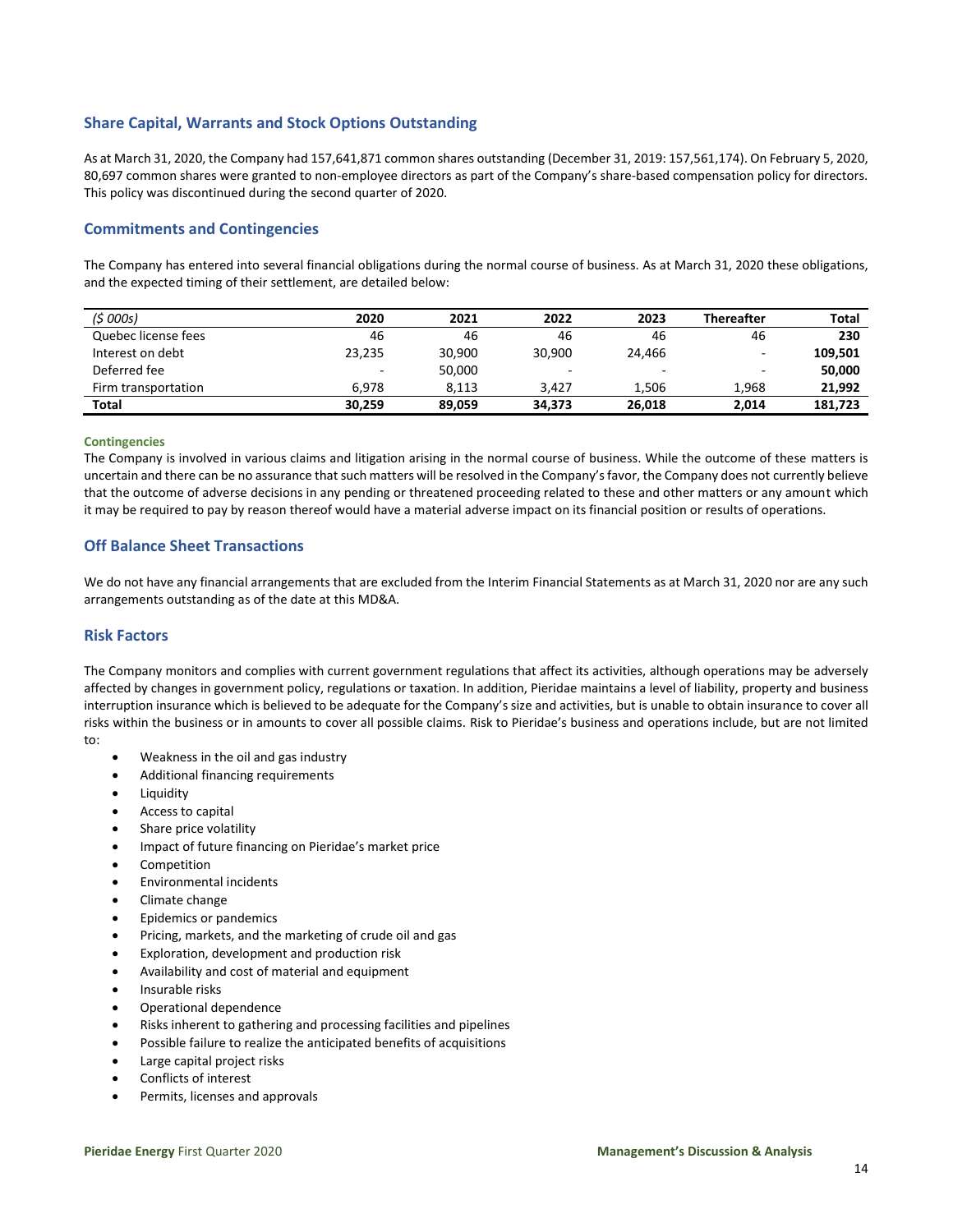- Title to property
- **Litigation**
- **Regulatory**
- Carbon pricing
- Liability management
- Royalty regimes
- Hydraulic fracturing
- Variations in foreign exchange and interest rates
- Hedging
- Tax horizon
- Third party credit risk
- Political, geo-political and social risks
- Land claims
- Growth management
- Reliance on key personnel
- Cost of new technologies
- Alternatives to, and changing demand for petroleum products
- International protocols
- Climate change regulations
- Reserves and resource estimates
- Reserve and resource replacement
- Internal controls
- **Dividends**
- Dilution
- **Breach of confidentiality**
- Information technology and cyber security
- Reputational risk
- Forward looking statement and information may prove inaccurate

Refer to Management Discussion & Analysis and Annual Information Form for the year ended December 31, 2019 for fulsome discussion of these risks. See "Forward Looking Statements".

The current challenging economic climate due to the COVID-19 pandemic and supply concerns stemming from failed negotiations between OPEC countries on production curtailments, may have significant adverse impacts to the Company, including but not limited to:

- Material declines in revenue and cash flows due to reduced commodity prices
- Material decline in future revenues, which may result in potential impairment on non-financial assets
- Increase in the risk of non-performance by our customers, resulting in the risk of higher customer defaults

While Pieridae believes the COVID-19 pandemic to be temporary, the situation is dynamic and the future economic impact of COVID-19 on the results of operations and financial condition cannot be reasonably estimated at this time. Pieridae will continue to monitor the impact of COVID-19 on an ongoing basis and make revisions as determined necessary by management. Such revisions are recognized in the period in which the estimates are revised and may impact future periods as well.

## **Environmental, Social and Governance Commitment**

A growing number of companies are taking ESG issues more seriously than ever because there is recognition that companies that focus on ESG and creating long-term value perform better over time. Much of this is driven by a united demand from employees, investors and customers. These groups have shifted from a passive to more active stance and are forcing companies to step up efforts against climate change and social injustice. Many feel companies must capitalize on strategic, operational and reporting functionalities they already have in place in order to better assess risk and put a value on the impact to assets.

In parallel, ESG practices such as understanding risks, reducing waste, using resources effectively and ensuring compliance will help companies uncover cost efficiencies. Understanding ESG factors that are material to our business and to key stakeholders is a core ESG practice which is key to identifying and integrating ESG into the business and strategy. In this sense, embracing sustainability is twofold: supporting the resilience of the business, while enabling positive social and environmental impacts.

ESG is fundamental to Pieridae's ability to create long term shareholder value. It starts with the tone at the top, creating a business environment where our Board, senior leadership, and employees are empowered and aligned toward the Company's targets. Pieridae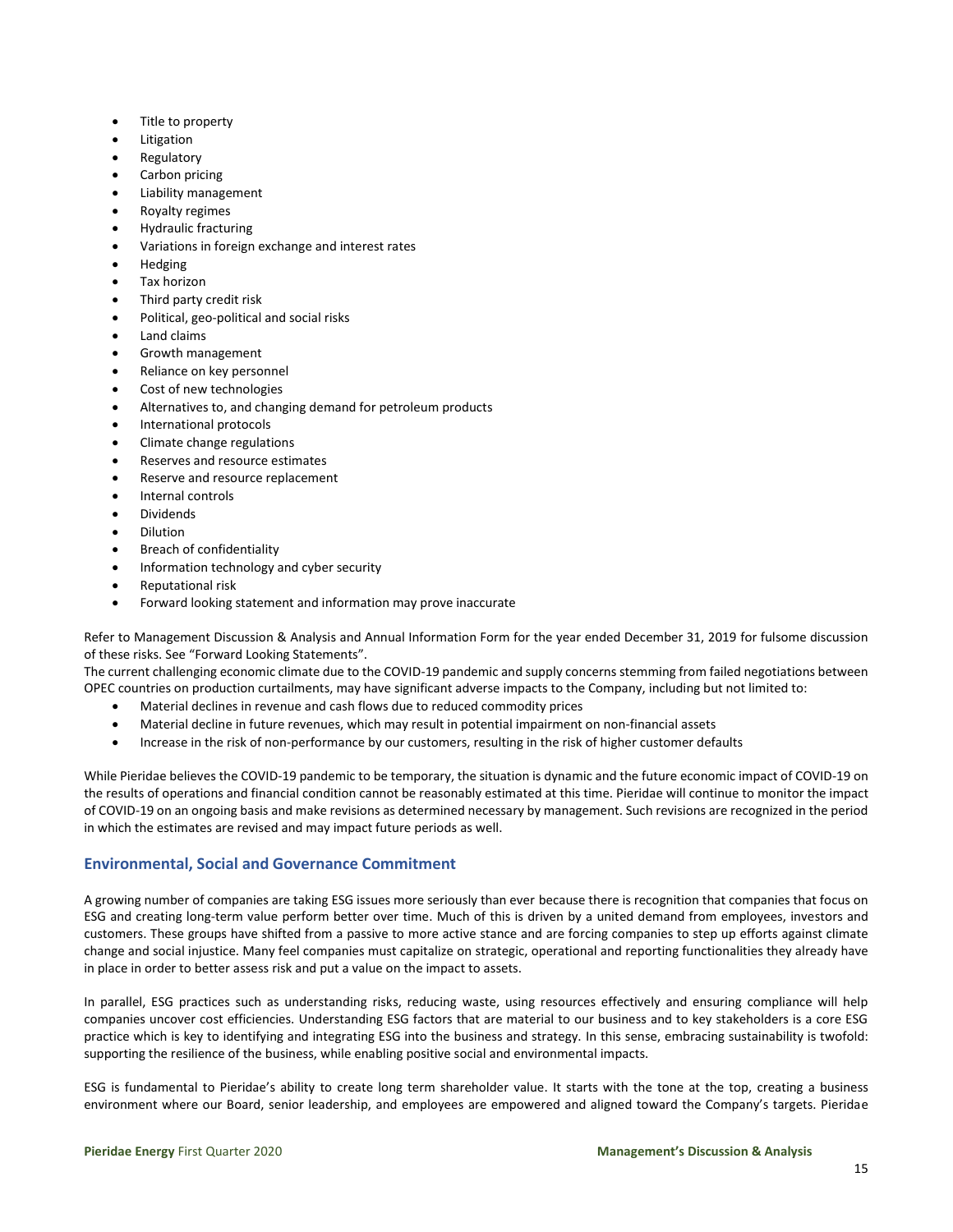recognizes the importance of our relationships with the communities in which we operate and have aligned our ESG goals and framework toward those relationships.

Specifically, our 2020 goals, against which a portion of management compensation is measured, contain specific and measurable ESG targets. The table below reflects a number of areas that Pieridae is focused on as part of its ESG program:

| <b>Key Sustainability Topic/Risk</b>                                                                                                                                                                                                                    | <b>Management Goal, Process, Controls and</b><br><b>Measurement</b>                                                                                                                                                                                                                                                                                                                                                                                                                                                                                     | <b>Progress</b>                                                                                                                                                                                                                                                                                                                                                                                                      |  |  |
|---------------------------------------------------------------------------------------------------------------------------------------------------------------------------------------------------------------------------------------------------------|---------------------------------------------------------------------------------------------------------------------------------------------------------------------------------------------------------------------------------------------------------------------------------------------------------------------------------------------------------------------------------------------------------------------------------------------------------------------------------------------------------------------------------------------------------|----------------------------------------------------------------------------------------------------------------------------------------------------------------------------------------------------------------------------------------------------------------------------------------------------------------------------------------------------------------------------------------------------------------------|--|--|
| <b>Environmental</b>                                                                                                                                                                                                                                    |                                                                                                                                                                                                                                                                                                                                                                                                                                                                                                                                                         |                                                                                                                                                                                                                                                                                                                                                                                                                      |  |  |
| Sulfate aerosol (SO2/H2S) emission<br>management<br>Risk of regulatory or environmental incident<br>or air quality performance failure due to high<br>sulfate aerosol releases.                                                                         | • Pieridae is committed to ensuring its<br>operations have minimal impact to the air<br>quality near its facilities and operates<br>continuous air monitoring stations at its<br>large gas plants.                                                                                                                                                                                                                                                                                                                                                      | <b>Neutral to Positive</b><br>• Pieridae undertakes a<br>comprehensive air monitoring<br>program as per EPEA and other<br>regulatory requirements.                                                                                                                                                                                                                                                                   |  |  |
| Greenhouse gas emission reduction<br>Methane (CH4) is a primary GHG which is<br>considered "fugitive" or an unintended leak<br>from facilities. CH4 has the highest global<br>warming potential thus impacts to emission<br>reductions are also higher. | • Management is committed to establishing<br>a baseline and targeting reduction in the<br>emission of CH4 from its facilities through<br>increased monitoring, process<br>improvements, and equipment upgrades.<br>• In January 2020, Pieridae formalized its<br>corporate Fugitive Emissions Management<br>Plan (FEMP) and Methane Reduction<br>Retrofit Compliance Plan (MRRCP).                                                                                                                                                                      | <b>Positive</b><br>• Since 2018, a total of 58 pneumatic<br>pumps have been replaced, and<br>the program has produced<br>approximately 18,418 carbon<br>offset credits (tonnes of C02<br>equivalent).<br>• Pieridae will continue this program<br>and we anticipate tripling this<br>reduction over several years.                                                                                                   |  |  |
| Water usage reduction<br>Fresh water usage has become a central<br>issue for many oil and gas producers in<br>western Canada.                                                                                                                           | • Reduction in future water use through<br>conventional (non-hydraulic stimulation)<br>drilling in the Foothills.<br>• The production of non-hydraulic fractured<br>gas may allow us to certify our sales under<br>a number of "green-gas" programs which<br>may allow us to obtain a price premium<br>over market prices.<br>• Water usage is relatively high at the<br>Company's three main gas plants, which<br>Pieridae is committed to reducing.<br>Management is committed to establishing<br>a baseline and targeting reduction in water<br>use. | <b>Neutral to Positive</b><br>• Signed an evergreen contract with<br>Shell to address site-specific<br>ground pollution at the two largest<br>and oldest plants in the current<br>asset portfolio. Shell and Pieridae<br>are committed to ensuring that the<br>site is free of contaminants.<br>• Developing a conventional drilling<br>plan which vastly reduces the<br>water required for hydraulic<br>fracturing. |  |  |
| <b>Social</b>                                                                                                                                                                                                                                           |                                                                                                                                                                                                                                                                                                                                                                                                                                                                                                                                                         |                                                                                                                                                                                                                                                                                                                                                                                                                      |  |  |
| <b>First Nations Engagement</b><br>Risk that First Nations don't feel they are<br>benefitting from the Goldboro LNG Project<br>nor Alberta gas reserves development &<br>partnerships.<br><b>Stakeholder Engagement</b>                                 | • Pieridae maintains ongoing, direct Treaty 7<br>engagement to discuss potential<br>partnerships.<br>• Coordination with the Mi'kmaq First<br>Nations on long-term Goldboro site<br>management plans.<br>• Developing an Indigenous People<br>Principles document which will be adhered<br>to.<br>• Ongoing, annual development of Pieridae                                                                                                                                                                                                             | <b>Neutral to positive</b><br>• Positive, initial partnership<br>discussions with Stoney Nakoda<br>Nation.<br>Building on the ratified Mi'kmaq<br>Benefits Agreement, developing a<br>positive relationship with Mi'kmaq<br>Grand Chief Terry Paul.<br>Neutral                                                                                                                                                       |  |  |
| Pieridae is working with landowners<br>concerns through asset transfer process/post<br>AER decision. We are continuing to                                                                                                                               | Engagement Plan (matrix & SWOT).<br>• Commitment to following AER asset<br>transfer approval conditions, develop                                                                                                                                                                                                                                                                                                                                                                                                                                        | • Answered asset transfer SOCs<br>thoroughly.                                                                                                                                                                                                                                                                                                                                                                        |  |  |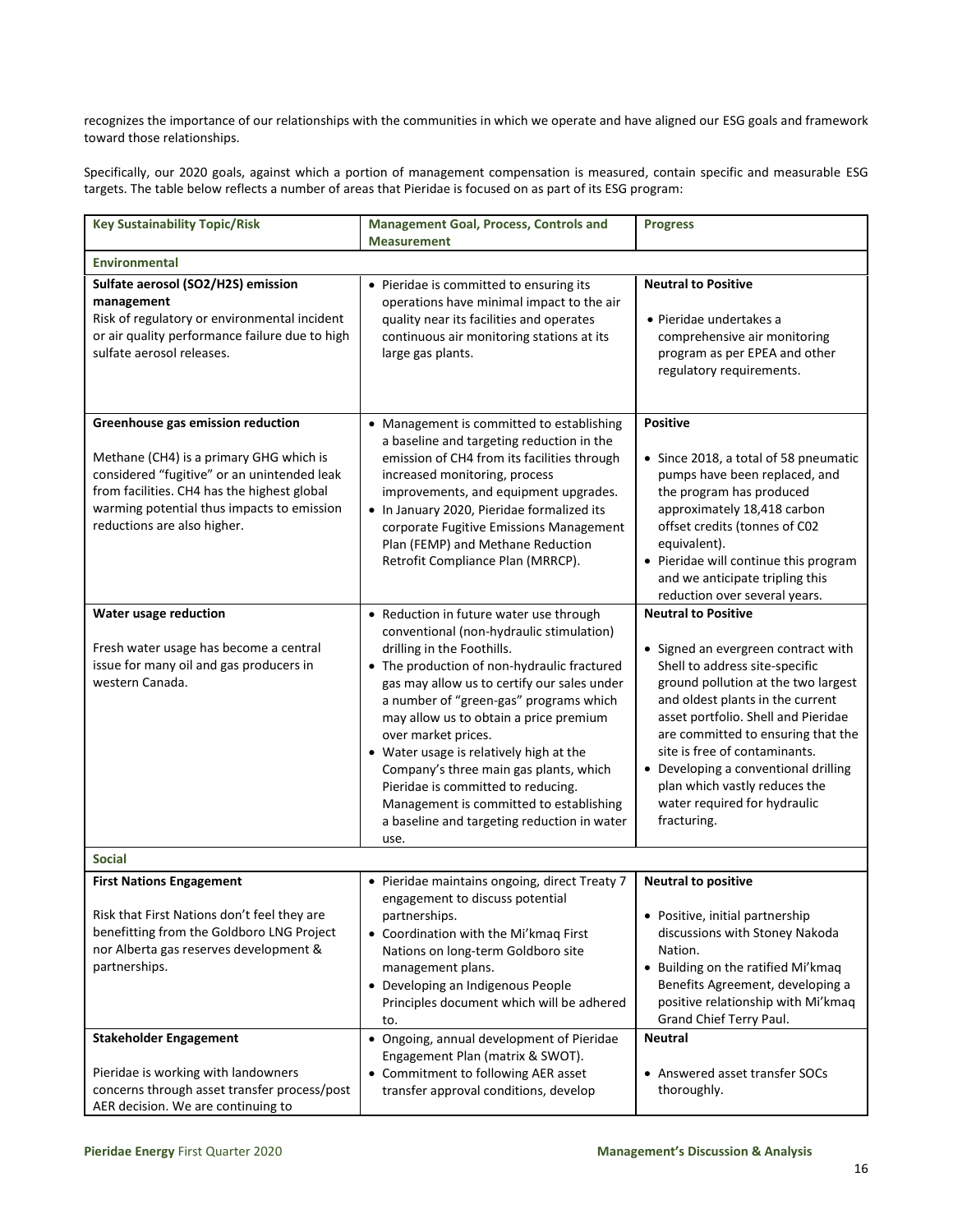| strengthen positive and trusting<br>relationships with landowners through<br>ongoing engagement.                                                                                                                                         | tracking mechanism as part of the<br>consultation record.<br>• Pieridae has a clear legacy policy that<br>highlights how to achieve financial<br>support.<br>• Community liaison officers ("CLO") live &<br>work in local communities, constantly<br>building relationships & Pieridae brand.                                                                                                                                                                                                                                                                                         | • Direct, timely landowner &<br>stakeholder engagement.<br>• Formal Engagement Plan to be<br>completed in 2020.<br>• Legacy financial policy continues to<br>build community goodwill.<br>• Local CLO community presence has<br>demonstrated value mitigating<br>current & future issues.                                                                                                                         |
|------------------------------------------------------------------------------------------------------------------------------------------------------------------------------------------------------------------------------------------|---------------------------------------------------------------------------------------------------------------------------------------------------------------------------------------------------------------------------------------------------------------------------------------------------------------------------------------------------------------------------------------------------------------------------------------------------------------------------------------------------------------------------------------------------------------------------------------|-------------------------------------------------------------------------------------------------------------------------------------------------------------------------------------------------------------------------------------------------------------------------------------------------------------------------------------------------------------------------------------------------------------------|
| <b>Workforce Health and Safety</b><br>Risk of injuries, fatalities and other safety<br>concerns due to inadequate controls,<br>processes and training, including currently<br>heightened risk to workers due to the<br>ongoing pandemic. | • Pieridae tracks and reports total<br>recordable injury frequency (TRIF) and<br>lost-time injury frequency (LTIF). Focus is<br>to improve proactive behaviours and<br>reporting to maintain a low injury<br>frequency.<br>• TRIF target for 2020 <1.0 (actual TRIF of<br>0.72 TRIF in 2019).<br>• HS&E targets are tied to bonus structure.<br>• HS&E statistics are communicated<br>company-wide on a monthly basis to<br>preserve a good safety culture and<br>transparency.<br>• Dedicated HS&E team in the field working<br>directly with front-line workers and<br>supervisors. | <b>Positive</b><br>• Integration of safety systems;<br>process framework, and controls is<br>underway.<br>• Integration activity will result in an<br>effective Safety Management &<br>Loss System for employees and<br>contractors.<br>Continued learning from incidents<br>shared with entire company<br>through safety hub and safety<br>alerts.<br>• Training & competency<br>management will remain a focus. |
| Governance                                                                                                                                                                                                                               |                                                                                                                                                                                                                                                                                                                                                                                                                                                                                                                                                                                       |                                                                                                                                                                                                                                                                                                                                                                                                                   |
| <b>Board and Executive Diversity</b><br>Risk of non-optimal management and Board<br>decision making from lack of diversity of<br>opinions, experiences and perspectives.                                                                 | • Pieridae's Board of Directors is committed<br>to increasing the diversity of the Board<br>and Executives of Pieridae.                                                                                                                                                                                                                                                                                                                                                                                                                                                               | <b>Neutral to Positive</b><br>• Nominations to the Board of<br>Directors suggest increasing<br>diversity.<br>• Increased disclosure of diversity in<br>the Company's 2019 Management<br>Information Circular.<br>• Evolving Human Resources and<br>recruitment policies and<br>procedures.                                                                                                                        |
| <b>Critical Incident Management</b><br>The release of hydrocarbons or<br>other hazardous substances as a<br>result of accidents could have<br>significant ESG consequences.                                                              | • Pieridae has a comprehensive corporate<br>emergency response plan (ERP) with site-<br>specific ERPs and an emergency response<br>assistance program (ERAP) in place.<br>• Participates in the Alberta Government<br>Wildfire Management Plan.<br>• Ongoing emergency training held in the<br>field at each of the assets.                                                                                                                                                                                                                                                           | <b>Neutral</b><br>• Practices and procedures are in<br>place to effectively handle<br>emergencies and minimize the risk<br>of negatively impacting the<br>environment, people and<br>communities in which it operates.<br>• An established emergency<br>management program promotes<br>prompt and effective response to<br>emergencies.                                                                           |

We recognize that operating our business sustainably requires transparency with our stakeholders about our ESG performance and overall performance. These goals are intended to support this performance, and we commit to updating our stakeholders regularly.

## **Significant Accounting Judgement and Estimates**

The preparation of these Interim Financial Statements in conformity with IFRS requires management to make judgments, estimates and assumptions that affect the application of accounting policies and the reported amounts of assets and liabilities, revenue and expenses,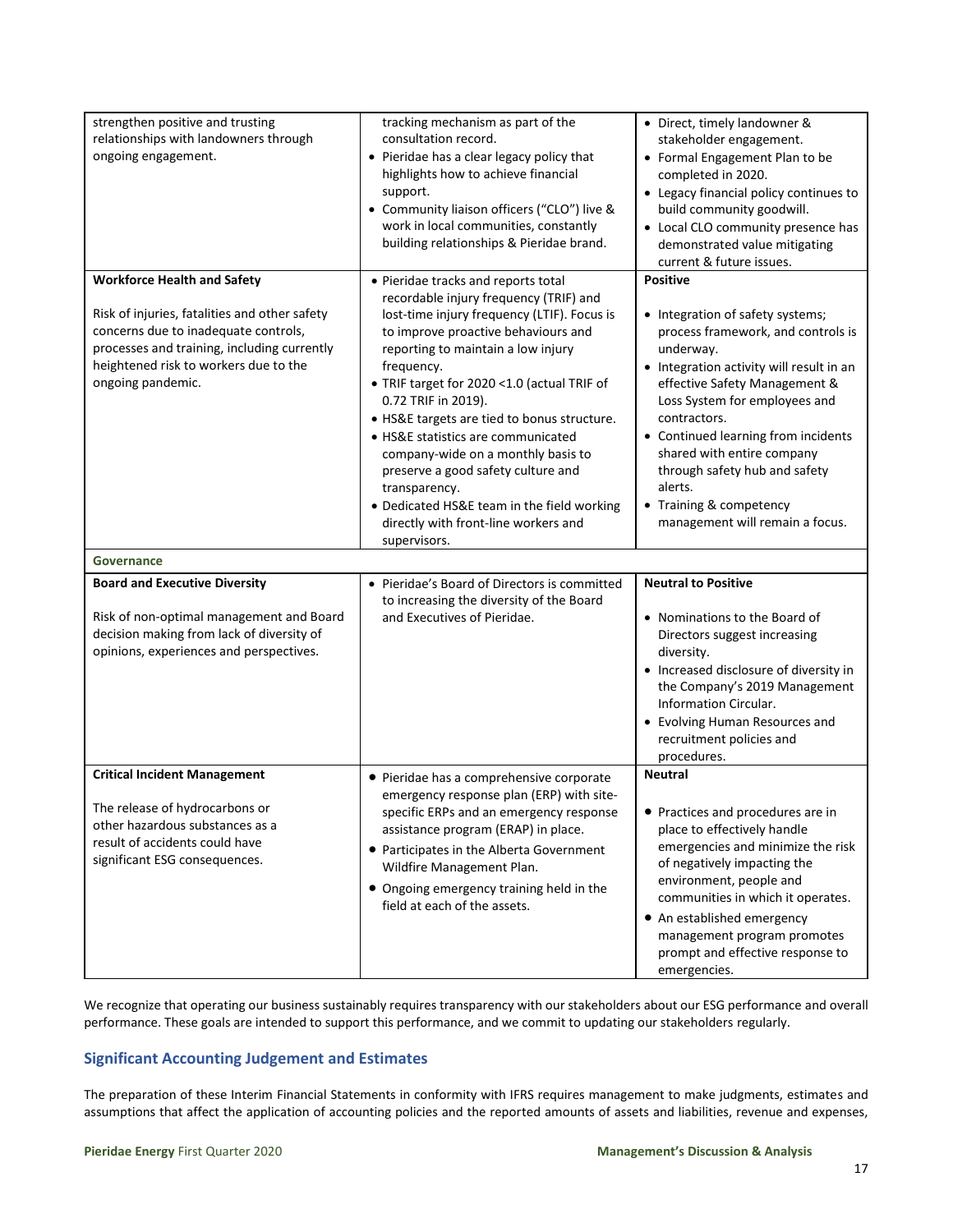and related disclosures with respect to contingent assets and liabilities. Pieridae bases judgments, estimates and assumptions on current facts, historical experience and various other factors that are reasonable under the circumstances. The economic environment could also impact certain judgements, estimates and discount rates necessary to prepare these Interim Financial Statements, including significant estimates and judgements used in assessing for impairment indicators in the current economic environment. Actual results could differ materially from estimates and assumptions. Pieridae reviews estimates and underlying assumptions on an ongoing basis and make revisions as determined necessary by management. Such revisions are recognized in the period in which the estimates are revised and may impact future periods as well.

Critical accounting judgments and estimates used in preparing the Interim Financial Statements are described in Pieridae's Consolidated Financial Statements and MD&A for the year ending December 31, 2019. Current conditions have increased the complexity in making judgments, estimates and assumptions used to prepare the Interim Financial Statements, particularly related to the following:

#### **(i) Impairment of petroleum and natural gas assets**

For the purposes of determining whether impairment of petroleum and natural gas assets has occurred, and the extent of any impairment or its reversal, the key assumptions the Company uses in estimating future cash flows are forecasted petroleum and natural gas prices, expected production volumes and anticipated recoverable quantities of proved and probable reserves. These assumptions are subject to change as new information becomes available. Changes in economic conditions can also affect the rate used to discount future cash flow estimates. Changes in the aforementioned assumptions could affect the carrying amounts of assets. Impairment charges and reversals are recognized in profit or loss. The impact of COVID-19, or the assessment of future prices, have not triggered impairment indicators as at March 31, 2020.

## **Critical Accounting Estimates**

There have been no changes in our critical accounting estimates in the three-months ended March 31, 2020. Additional information regarding our critical accounting policies and estimates can be found in the notes to the Consolidated Financial Statements.

## **Changes in Accounting Policies**

The Interim Financial Statements have been prepared using the same accounting policies as used in the preparation of the Consolidated Financial Statements, except for the adoption of amended standards, and interpretations effective as of January 1, 2020. The Company has not early adopted any other standard, interpretation or amendment that has been issued but not yet effective.

#### **Definition of a Business (Amendments to IFRS 3)**

The amendment to IFRS 3 clarifies that to be considered a business, an integrated set of activities and assets must include, at a minimum, an input and a substantive process that together significantly contribute to the ability to create output. Furthermore, it clarified that a business can exist without including all of the inputs and processes needed to create outputs. These amendments had no impact on the Interim Financial Statements, as the Company did not carry out a business combination during the three-months ended March 31, 2020.

### **Outlook and Guidance**

We anticipate 2020 NOI in the range of \$70 million to \$90 million, production of 40,000 to 45,000 boe/day, capital expenditures of \$28 million, and investment in Goldboro LNG development expense of \$16 million. We anticipate commodities hedging of 40% to 60% of net production on a boe/day basis, and \$11.50 to \$13.00/boe realized operating costs, not including transportation costs of approximately \$0.90/boe.

#### **Non-IFRS Measures**

Management has identified certain industry benchmarks such as net operating income, operating netback and adjusted flow of funds from operations to analyze financial and operating performance. These benchmarks are commonly used in the oil and gas industry; however, they do not have any standardized meanings prescribed by IFRS. Therefore, they may not be comparable with the calculation of similar measures for other entities.